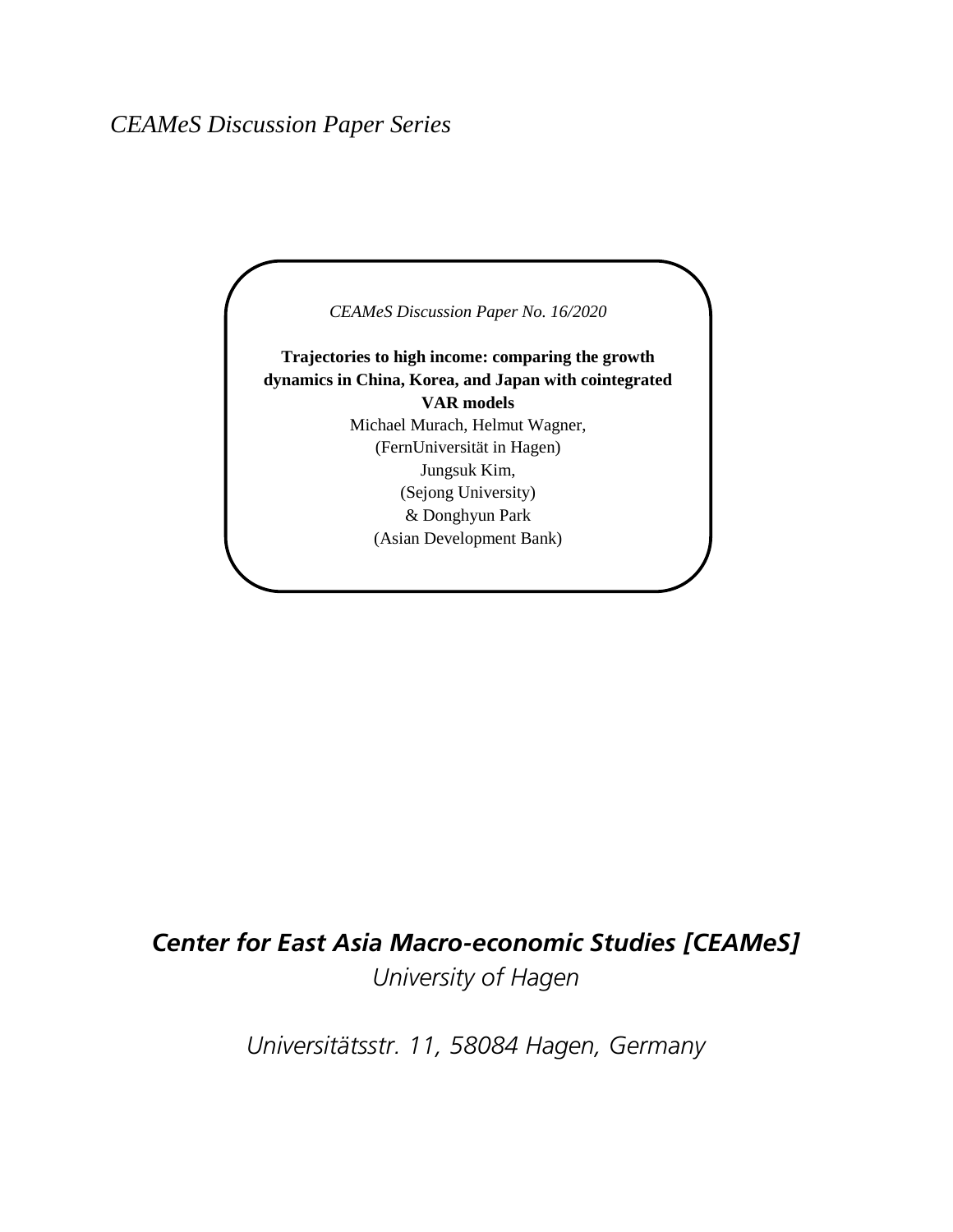## **Trajectories to high income: comparing the growth dynamics in China, Korea, and Japan with cointegrated VAR models**

Michael Murach\*, Helmut Wagner\*\*, Jungsuk Kim\*\*\*, and Donghyun Park\*\*\*\*

#### **Abstract:**

We analyze and compare the patterns of economic growth and development in China, Korea, and Japan in the post-war period. The geographical proximity and cultural affinity between the three countries, as well as the key role of the development state in the economies, suggest that an analytical comparison would be a meaningful and valuable exercise. Furthermore, Korea and Japan are two of the few economies that have jumped from middle income to high income in a short period and thus offer potentially valuable lessons for China. China is following a structural change that Korea and Japan underwent decades ago. We use Cobb–Douglas production functions to assess the long-run equilibrium relationships between per capita GDP, capital, and labor as well as the features of structural change by means of cointegrated vector autoregressive (CVAR) models. We show that such equilibrium relationships cannot be rejected for all three countries, while the evidence is stronger for China and Korea than for Japan. Our hypothesis tests show that the estimated Cobb–Douglas production functions display coefficients of capital and employment that sum up to one and broken linear trends that can be attributed to structural breaks and (changes in) total factor productivity (TFP) growth. We observe a striking similarity between the Korean and the Chinese experience, which gives some optimism that China may be capable of graduating to high income, like Korea.

Keywords: aggregate production function, comparative economic growth, China, Korea, Japan, economic development

JEL codes: E23, O47, O53, O57, P52

\* FernUniversität in Hagen, Hagen, Germany; Michael.Murach@fernuni- hagen.de.

\*\* FernUniversität in Hagen, Hagen, Germany; Helmut. Wagner@fernuni- hagen.de.

\*\*\* Sejong University, Seoul, South Korea; js\_kim@sejong.ac.kr.

\*\*\*\* Asian Development Bank, Mandaluyong City, Metro Manila, Philippines; dpark@adb.org.

*Acknowledgements:* 

We would like to thank participants of the 15th Annual Conference of the European Economics and Finance Society (EEFS), 2016, Amsterdam, the 2nd CEAMeS Workshop on 'East Asia Macroeconomic Studies', 2018, Xiamen, the 3rd CEAMeS Workshop on 'Macroeconomic Development and Trade in East Asia', 2019, Hagen, and members of the Chair of Macroeconomics at the FernUniversität in Hagen.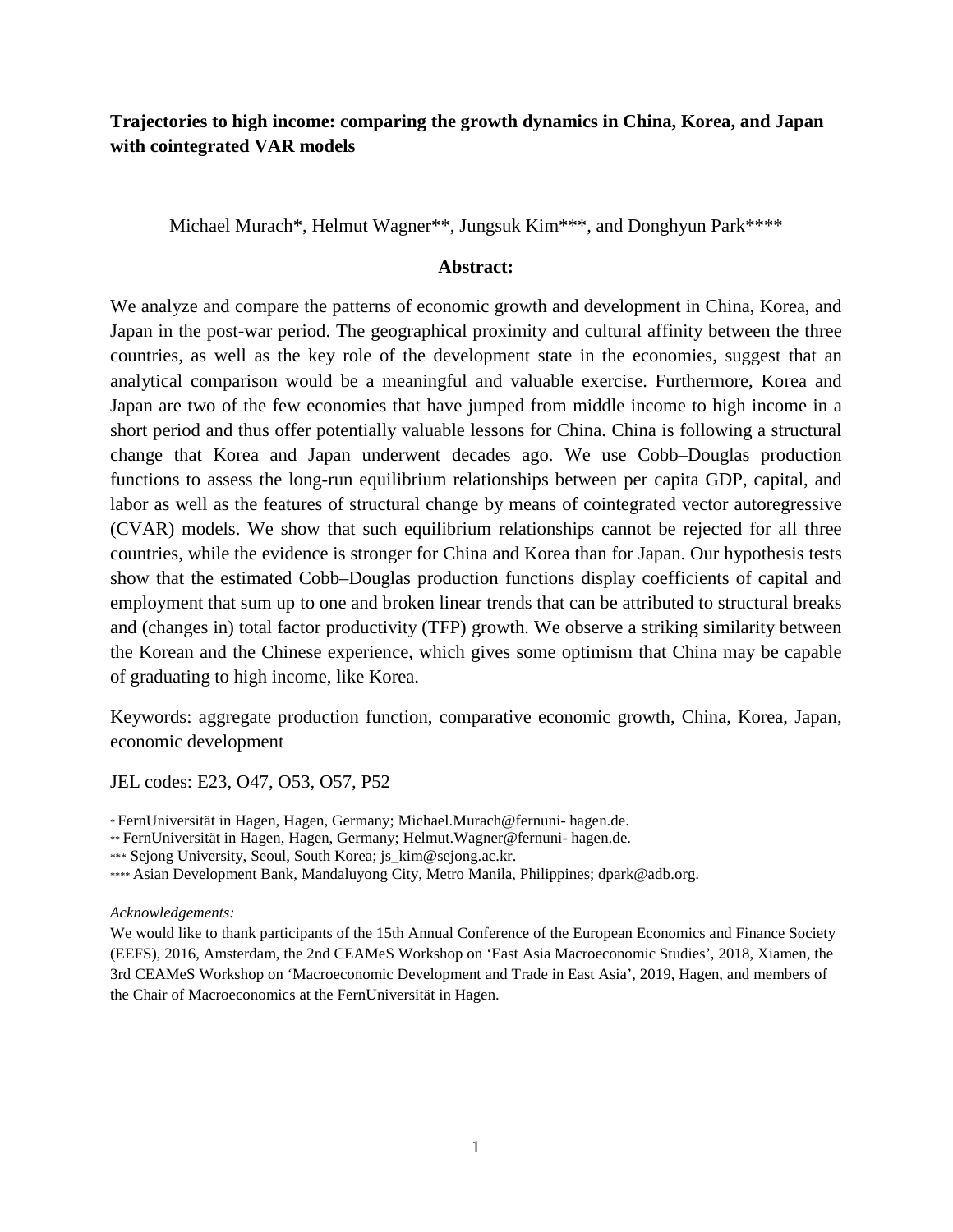#### **1 Introduction**

Since the introduction of market reforms in 1978, decades of world-topping economic growth have transformed China into the world's second-biggest economy and an upper-middle-income economy. China's remarkable economic transformation, triggered by a systemic shift from a centrally planned economy to a more market-oriented economy, may indeed be the most significant development in the global economic landscape since the Second World War. However, since the global financial crisis of 2008–2009, China's growth has slowed down visibly, although it continues to grow at a healthy pace. While the slowdown is partly due to a less benign external environment, it is largely due to structural factors, such as rebalancing towards domestic demand and consumption, rapid income convergence towards high-income countries, population aging, and tertiarization. China is already an upper-middle-income country with an income level at which growth typically slows down (see, for example, Eichengreen et al. 2012, 2014). Therefore, to some extent, the slowdown is a necessary transition to a more balanced and sustainable growth paradigm, not least against the many imbalances that built up during the high-growth decades. $<sup>1</sup>$  $<sup>1</sup>$  $<sup>1</sup>$ </sup>

At the same time, there is no guarantee that China's transition from middle income to high income will be as smooth and fast as its transition from low income to middle income. In fact, economic theory suggests that sustaining rapid growth will be difficult because marginal returns to capital eventually decline as an economy grows richer and acquires a larger stock of capital. The gains from shifting workers from low-productivity agriculture to higher-productivity manufacturing also eventually decline. Furthermore, as countries approach the global technology frontier, they must begin to develop new technology on their own instead of relying exclusively on importing advanced technology from abroad. Generally, the essence of economic growth shifts from input accumulation – that is, deploying more capital, labor, and other inputs – to total factor productivity growth – that is, using all those inputs more efficiently.

Empirically, a large number of middle-income countries have failed to graduate to high-income status in a reasonable period of time. This well-known stylized fact has given rise to the concept of the middle-income trap. Of 101 middle-income countries in 1960, only 13 proceeded to highincome status by  $2008<sup>2</sup>$  $2008<sup>2</sup>$  Will China be able to follow in their footsteps? Of the 13 countries mentioned, only a few appear to be comparable with China. Albert et al. (2015) point out that only Japan, Korea, Taiwan, and Israel followed a growth strategy similar to that of China: exportled growth paired with strong investment. Of special interest and relevance to China is the experience of Japan and Korea, which are relatively large countries. Although both countries are nowhere near as large as China, they are much larger than the small city-states of Hong Kong and Singapore and substantially larger than Taiwan.

The central objective of our paper is to assess empirically China's prospects for transcending the middle-income range by taking a look in the rearview mirror and comparing China's past experiences with those of Japan and Korea. Accordingly, we analyze and compare the economic

 $\overline{a}$ 

<span id="page-2-0"></span><sup>&</sup>lt;sup>1</sup> See Wagner (2017) and Maliszewski and Zhang (2015).<br><sup>2</sup> See World Bank (2013).

<span id="page-2-1"></span>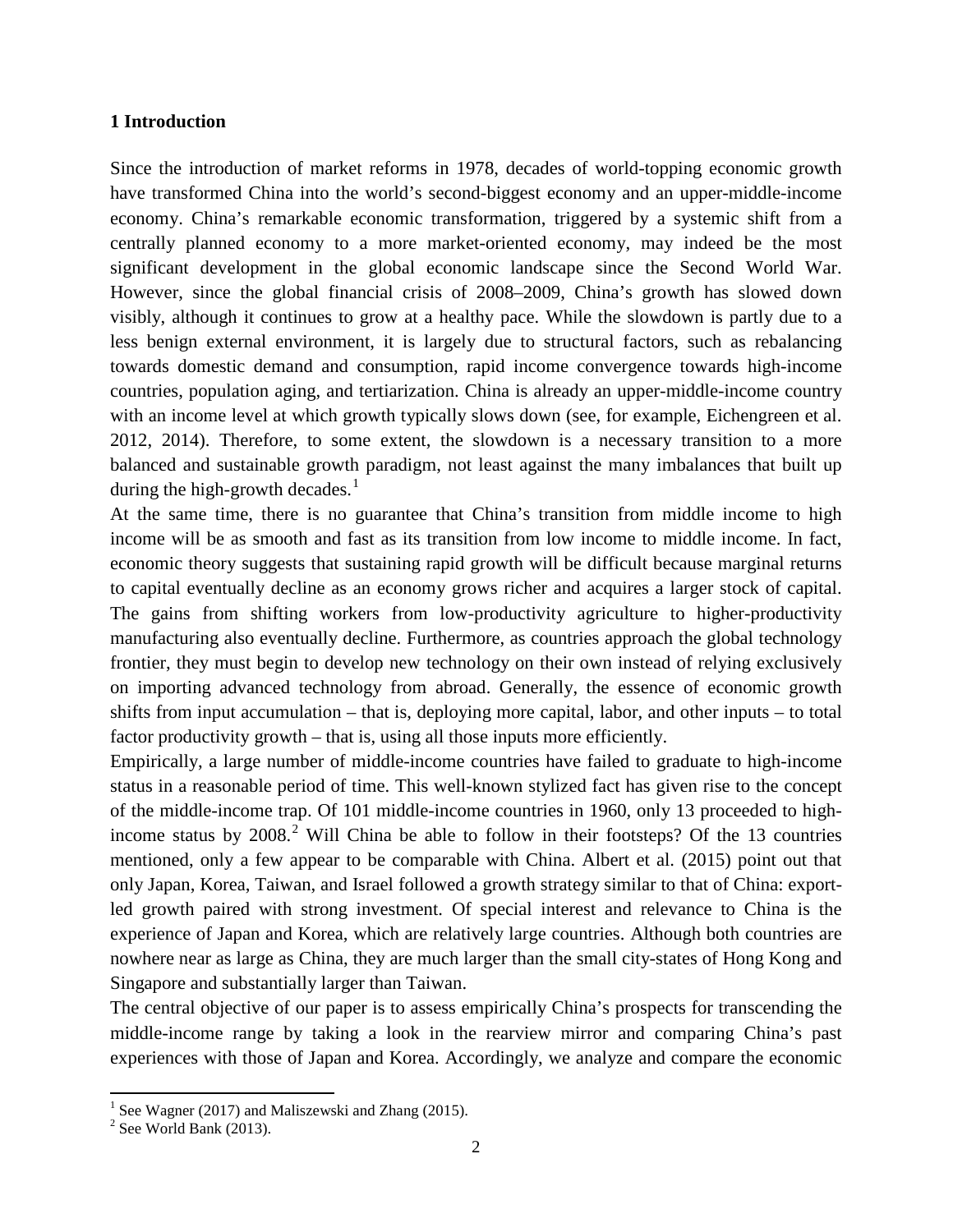growth and structural transformation trajectory of China, Korea, and Japan on the macroeconomic level by estimating Cobb–Douglas production functions in a multivariate cointegration framework. To identify our models, we use ex-ante knowledge about historical events as well as the results of Bai and Perron's (2003) structural break tests of the time series.

The rest of this paper is organized as follows. Section 2 reviews the relevant literature and describes the economic growth experiences of China, Korea, and Japan. The section divides the experiences of these countries into different stages of economic development and structural transformation. Section 3 derives our theoretical hypotheses for the equilibrium relationships and analyzes and compares the Chinese, Korean and Japanese growth experiences more rigorously based on econometric analysis performing structural break tests and cointegration analysis. Section 4 concludes the paper.

## **2 Literature**

 $\overline{a}$ 

Will China be able to close the gap to the high income economies? Some convergence theories predict that this will be the case. Lee (2016) argues that China's growth experience overall resembles the experience of Japan and Korea. Figure 1 compares the status quo of China, Korea and Japan in terms of catching-up with the  $US<sup>3</sup>$  $US<sup>3</sup>$  $US<sup>3</sup>$  Every value expresses GDP per Capita in relation to the US. Hence, the difference between the countries' graphs and the x-axis can be interpreted as the remaining catching-up potential.



**Figure 1** Catching-up potential of Japan, Korea and China to the US Source: Own calculations with Penn World Table PWT version 9.0 data.

We can observe that all three countries are converging towards the US's GDP per capital level, yet the remaining catching-up potential is different for the 3 economies. Japan caught up quickly

<span id="page-3-0"></span> $3$  See Lee (2016) for a similar comparison, albeit with a different representation.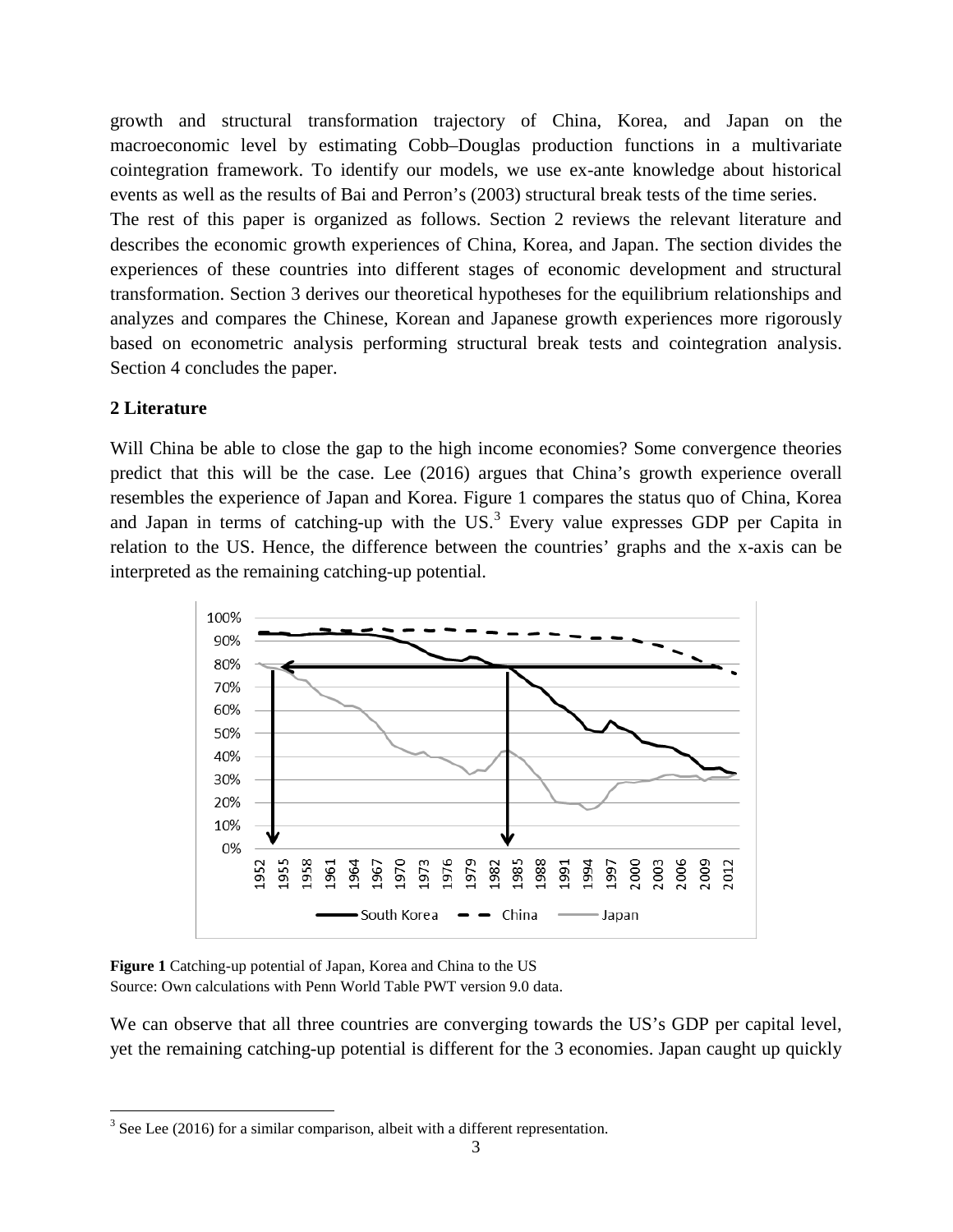with the US and graduated to high-income status by the late  $1960s<sup>4</sup>$  $1960s<sup>4</sup>$  $1960s<sup>4</sup>$ . After the nation-building phase in Korea had ended in the early 1960s, it grew dynamically until the early 1980s and then entered several stabilization processes, which are continuing until today. High-income status was reached around the turn of the millennium. By about 2014, Korea had caught up with Japan. Due to its specific circumstances, the fast-growth phase in China only started in the late 1970s. The remaining catching-up potential for China is still high. Based on Fig. 1, we can argue that the developments in each country lead those of the 'following' countries by about 27 to 30 years. The clear interpretation of this figure is that the 3 countries started from different initial conditions and thus have also undergone different phases of growth. Roughly, we can characterize these phases as follows.

China's post-war economic development can be divided broadly into three different stages: the centrally planned economy (1949–1977), the transition to a more market-oriented economy and economic take-off (1978–2000), and post-WTO globalization, technological upgrading, and transition towards a high-income economy (2001–present) (see Chow 2015).

Korea's post-war economic development can be divided roughly into four stages: nation building and the beginning of a modern market economy (1948–1959), economic take-off (1960s–1979), stabilization and transition toward a high-income economy (1980–1997), and restructuring, reinvention, and maturation (1998–present) (see Moon 2016).

Japan's post-war economic development can be divided into five different stages: a post-war reconstruction phase (1945–1954), a fast-growth phase (1955–1972), the oil shock phase (1973– 1984), the bubble economy phase (1985–1990), the lost decade (1990–2000), and a revitalization phase (2004–present) (see Ifo Institute for Economic Research and Sakura Institute of Research 1997; Inkster 2001; Syed et al. 2009; Yoshino and Taghizadeh-Hesary 2015).

Looking at the drivers of the convergence observed in Fig. 1, the related literature points towards growth theories and structural change. Lewis (1954) argues that structural change in the sense of reallocation of labor between sectors is an important driver of economic growth. In Japan, the service sector share in employment surpassed the agricultural share in 1956 (the industry sector surpassed the agricultural sector in 1962); the corresponding intersections happened in 1980 (1984) in Korea and in 2011 (2014) in China. Thus, structural change in Japan leads that in Korea by 24 years and Korea's structural change leads China's by 31 years (Murach and Wagner 2017). Thus, the difference in the catching-up process seems to be mimicked by the respective process of structural change.

Dalgaard and Strulik (2013) merge unified growth theory and neoclassical growth theory to explain income differences between countries. They argue that the beginning of the fertility decline is an important indicator for the take-off of an economy. This take-off can be defined as the transition from a phase of economic stagnation to a phase in which these countries grow persistently in terms of income per capita. To time the take-off, two measures are proposed, the

 $\overline{a}$ 

<span id="page-4-0"></span><sup>&</sup>lt;sup>4</sup> High income can be defined as  $>$  50% of the US GDP (see Glawe and Wagner 2016).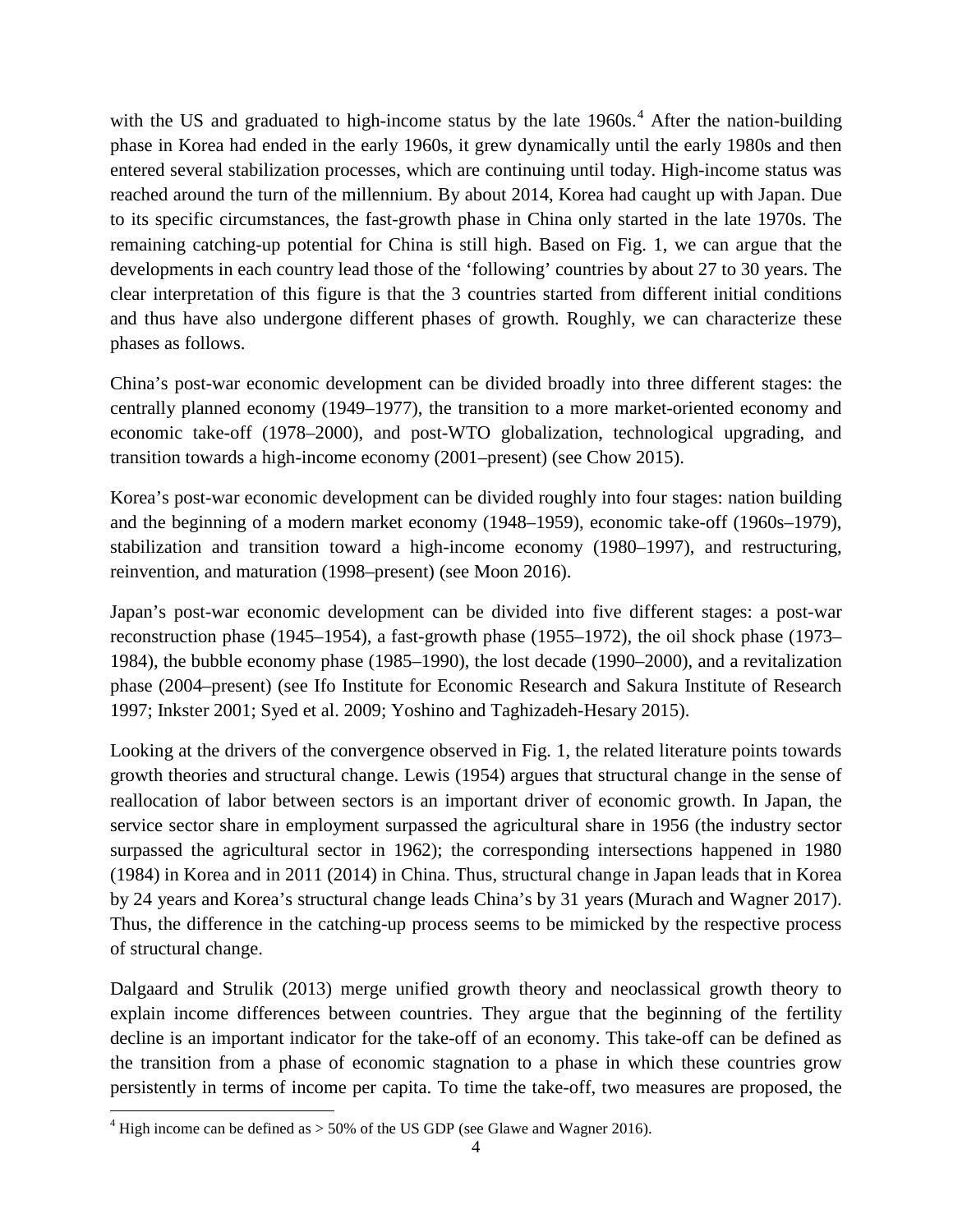first of which is the year of fertility decline. The point of fertility decline can be defined as the point at which the population growth decreases. The second measure proposed by Dalgaard and Strulik (2013) is the year of industrialization, which measures the first year when the industry share in the total employment is greater than that of agriculture. For Japan, Korea, and China, the initial years of fertility decline were 1950, 1960, and 1970 (as reported by Reher 2004). The year of industrialization corresponds to the years in brackets in the previous paragraph. Table 1 summarizes our findings.

|                           | Japan  | Korea  | China  |
|---------------------------|--------|--------|--------|
| Year of fertility decline | 1950   | 1960   | 1970   |
| (see Reher $2004$ )       |        |        |        |
| Structural change (see    | 1956   | 1980   | 2011   |
| Murach and Wagner         | (1962) | (1984) | (2014) |
| 2017)                     |        |        |        |
| Year of industrialization | 1962   | 1984   | 2014   |
| (see Dalgaard and         |        |        |        |
| Strulik 2013)             |        |        |        |

|  |  |  |  | Table 1 Summary of potential structural breakpoints |
|--|--|--|--|-----------------------------------------------------|
|--|--|--|--|-----------------------------------------------------|

Source: Own representation.

Dalgaard and Strulik (2013) argue that neoclassical growth theory is valid especially in the posttake-off phase. Neoclassical growth theory considers in particular the effects of input factors on economic growth. In this modelling framework, the Solow (1956) model explains growth as a function of capital, labor, and technological progress. The seminal work by Mankiw et al. (1992) empirically proves the general explanatory power of such models. They show that the standard Solow model indicates a share of 0.60 of physical capital in income, which, including a measure of human capital, decreases to 0.31.<sup>[5](#page-5-0)</sup> Applying a different methodology, Barossi-Filho et al. (2005) find support for a capital share of one-third. By contrast, Hamilton and Monteagudo (1998) argue that physical capital may indeed have a greater impact on growth than in the original analysis by Mankiw et al. They assert that capital may also be able to include technological improvements. Besides the impact of physical capital, they find that population growth and the initial level of output are important in the analysis. Other works continue to extend this fundamental framework in different directions, promoting a differentiated view on the sources of economic growth, for example an open-economy model or the effects of health capital (see e.g. Barro et al. 1995; Knowles and Owen 1995). This augmented model type is also applied to China in recent research to evaluate the growth prospects of the economy (see Barro 2016; Lee 2016).

Besides cross-country comparisons like that undertaken by Mankiw et al. (1992), some authors focus solely on the growth dynamics in one or two countries. Durlauf et al. (2001) recommend considering local Solow models, as country-specific heterogeneity is likely to exist. This shows that examining the dynamics of individual countries can be a helpful exercise in analyzing the common drivers of economic growth. Chow (1993, 2015) analyzes the growth dynamics for

<span id="page-5-0"></span><sup>5</sup> See Mankiw et al. (1992, Tables I and II).  $\overline{a}$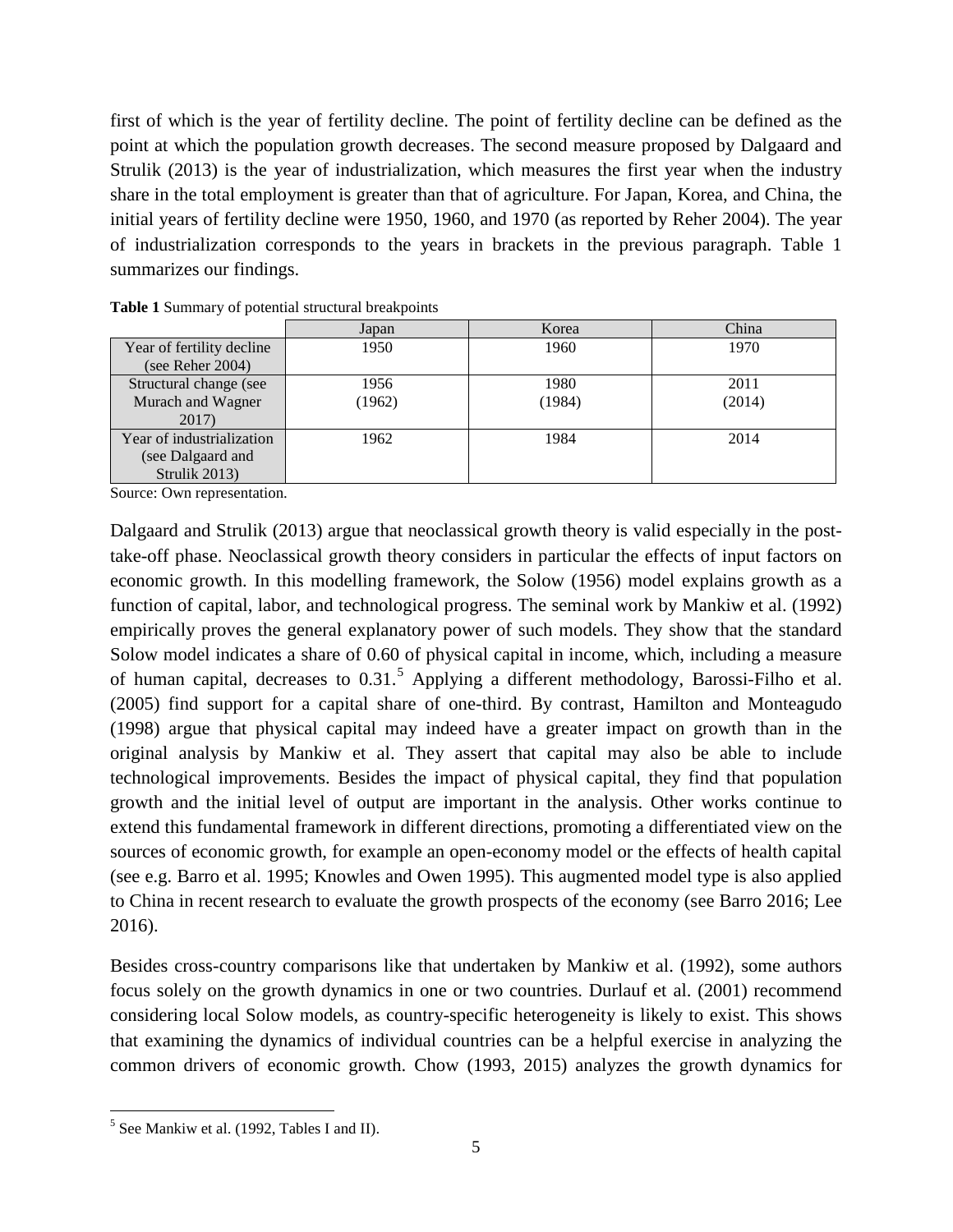China. Chow and Lin (2002) compare the developments in Mainland China with those in Taiwan, arguing that the initial conditions were different and hence the analysis of the growth dynamics is an interesting exercise. Obviously, the initial conditions in which one country is nested are important and have implications for its future growth prospects.

Chow (1993) estimates production functions for the Chinese economy and its sectors. For this purpose, he constructs a measure of capital formation. He analyzes the effects of important political campaigns, like the Great Leap Forward (1958–1962) and the Cultural Revolution (1966–1976). Based on a figure that plots log (national income/labor) against log (capital/labor) for the period 1952–1985, he argues in favor of the exclusion of the years 1958–1969 because they are 'abnormal because of the great leap upheavals of the Great leap Forward movement and the Cultural Revolution'.<sup>[6](#page-6-0)</sup> For the aggregate economy, capital coefficients of about 0.60 are estimated. A further finding of his paper is the absence of technological progress between 1952 and 1980. Chow explains this finding by pointing out that China concentrated on central planning and investments in heavy industries. Thus, incentives for private enterprises were scarce during this period. He argues further that technological progress is an important feature of market economies but is unlikely to be visible in an economy in which private initiatives and the adoption of new technologies from abroad are not present.

Cheremukhin et al. (2015) support this view, as they find in their review of the related literature that TFP growth accelerated moderately between 1978 and 1985. Of the industrial TFP growth in the 1980s, 87% can be explained by improved incentives, intensified product market competition, and improved factor allocation (see also Li 1997).

Chow and Lin (2002) perform a comparative analysis of Mainland China and Taiwan. For China, the sample is now 1952–1998. They estimate a Cobb–Douglas production function with a trend beginning with  $t = 1$  in 1979. The coefficient of ln (K/L) and the time trend t are estimated with 0.64 and 0.0262 remaining unchanged over the sample period. In comparison with Taiwan, Chow and Lin comment on the relatively small exponent of labor in China. This is explained by the relative abundance of labor in Mainland China. Chow and Lin argue that, over time, labor will be less abundant as the economy grows and the ratio of capital to labor increases. They add that, in their sample, the abundance of labor has persisted, which is explained by still-poor regions in Western China with lower wages.<sup>[7](#page-6-1)</sup>

In a third approach, Chow (2015) investigates the Cobb–Douglas production function for China between 1952 and 2012. For this sample, the coefficient of ln (K/L) is estimated as 0.59 and the trend is estimated as 0.298. Chow basically reproduces the arguments of Chow and Lin (2002) to support his results. He additionally argues that Mankiw et al. (1992) estimate a coefficient of 0.6

 $\overline{a}$ 

<span id="page-6-0"></span> $6$  Fig. 2 in Section 3.2, which plots log (income/population) against log (capital/labor) displays the same pattern of non-linearity of the years 1958–1969 (see also Chow 1993, Fig. I, p. 821).<br><sup>7</sup> It is noteworthy that the comparison between Taiwan and Mainland China is based on different estimations. For

<span id="page-6-1"></span>Taiwan, human capital is considered, which reduces the coefficient of various capital stock measures in relation to labor to about one-third. This is consistent with the results obtained by Mankiw et al. (1992).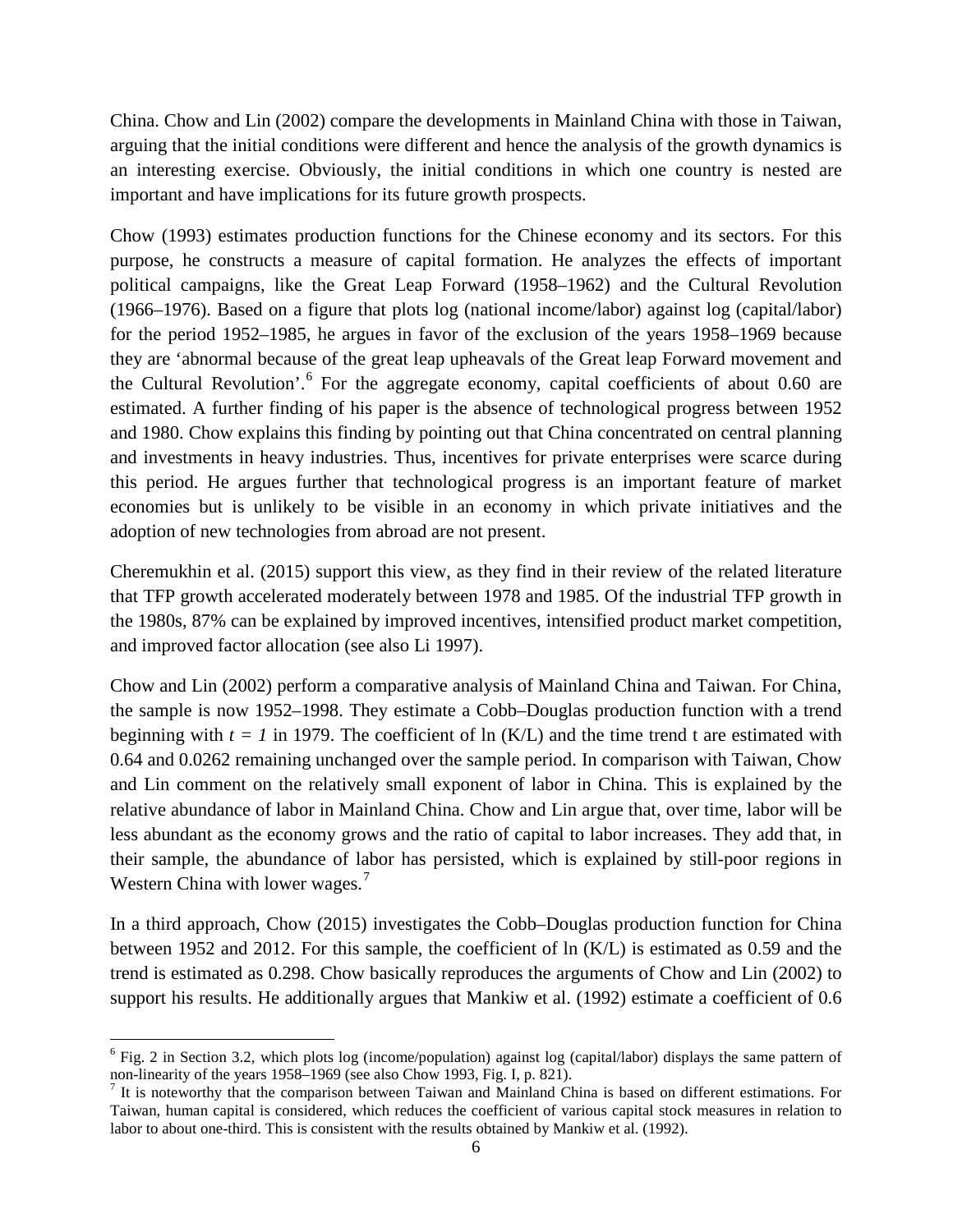with data for many developing countries. The analyses by Chow will be our roadmap for our estimations in Section 3.

Finally, we would like to comment briefly on some similar inner dynamics and characteristics of the three countries that we investigate to support the similarity of the growth dynamics. Morck and Yeung (2017) review the financial and economic developments in East Asia, focusing on Japan, Korea, and China. As common characteristics of the three countries, they identify, among others, the following. i) A weakening in traditional institutions is observed before the phases of rapid economic development.<sup>[8](#page-7-0)</sup> Thus, a serious obstacle to growth-generating reforms was reduced. ii) Literacy in the three countries was high early on, which was helpful for building up human capital later. iii) Moreover, relative openness due to the export- and investment-led growth model brought about early international competition and supported the state-directed process of foreign technology adaption. iv.) Product diversification was reached via business groups, like the zaibatsu in Japan, chaebols in Korea, and state control over huge sectors of the economy in China. v) Lastly, Japan's zaibatsu, Korea's chaebols, and China's state machinery were able to create a 'Big Push'.

This seems to be enough to motivate a close look at the production function of the three economies in comparison.

## **3 Empirical analyses**

 $\overline{a}$ 

## *3.1 Developing theoretical hypotheses*

As our analysis is motivated by the works of Chow (1993, 2015), we orientate ourselves towards his procedure. Chow (2015) suggests a Solow (1956)-type model of economic growth. In this framework, one equation explains the aggregate output through capital and labor inputs in the form of a Cobb–Douglas production function:

$$
Y_t = A \cdot e^{\gamma t} \cdot K_t^{(1-\alpha)} \cdot L_t^{\alpha} \tag{1}
$$

The exponents  $(1 - \alpha)$  and  $\alpha$  measure the rate of change of output vis-à-vis changes in capital  $K_t$ and labor  $L_t$ .  $\gamma$  measures the change in output per unit over time even if the inputs of capital and labor are not changed. This may be the consequence of institutional or technological change due to economic reform policies. For  $\gamma = 0$ , this change is not present. If  $\gamma = 0.01$ , this can be interpreted as TFP growth of  $1\%$  per year. A can be interpreted as the initial level of technology in the economy (see Chow 2015).

As we are especially interested in the evolution of the *per capita* GDP, we have to include the following changes. We would like to have  $\frac{Y_t}{N_t}$  on the left-hand side of equation (1). Thus, we

<span id="page-7-0"></span> $8$  This is not necessarily identical to the definition of the fast-growth phases earlier in this section.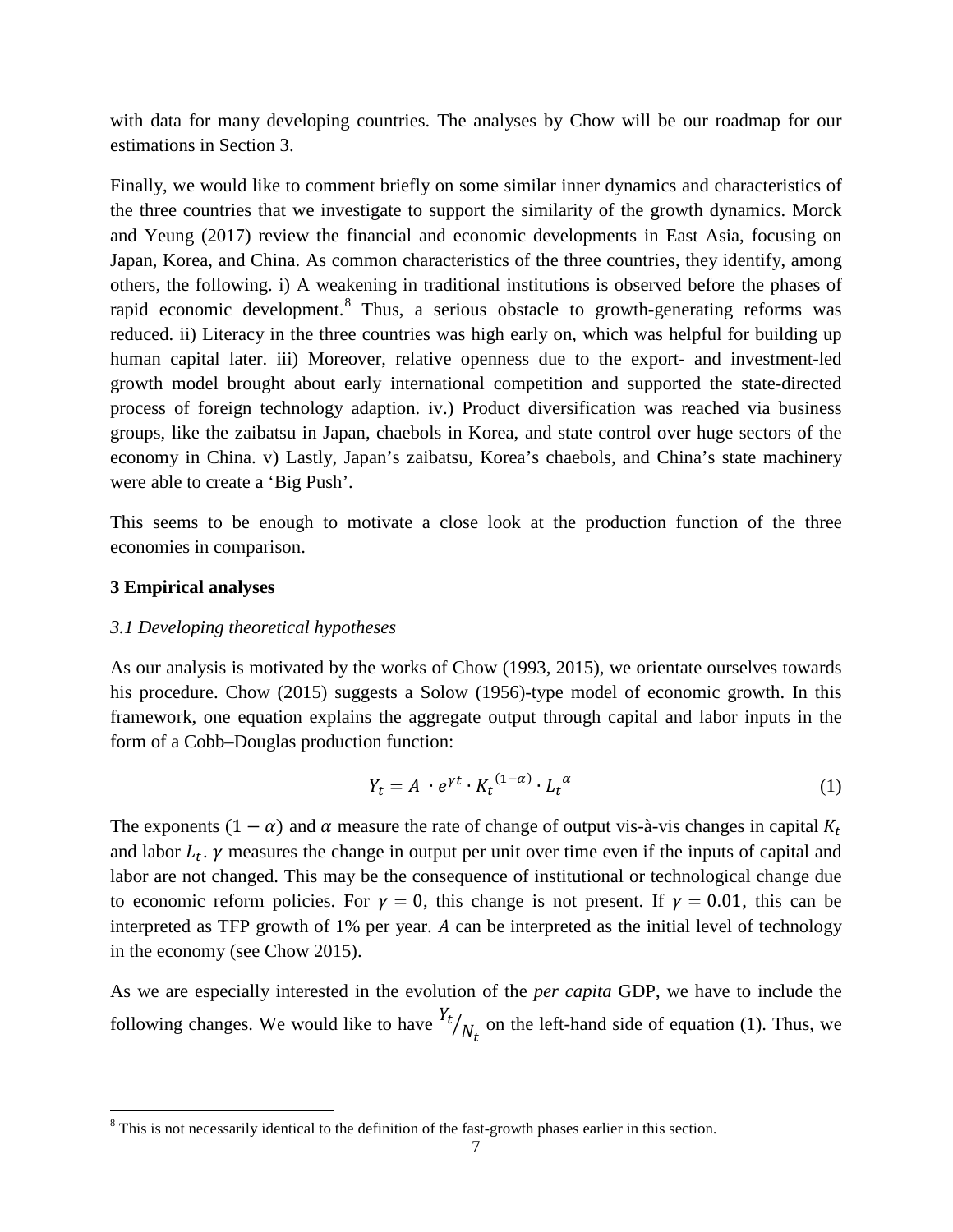divide (1) by  $N_t$  on both sides. However, on the right-hand side, we would rather like to express  $N_t$  by different variables to avoid a direct source of collinearity.

Hence we express  $N_t$  by  $L_t$ :  $N_t = G_t \cdot L_t$ . With  $G_t \ge 1$ . This is the inverse of the employment rate.

This gives

$$
\frac{Y_t}{N_t} = \frac{A \cdot e^{\gamma t} \cdot K_t^{(1-\alpha)} \cdot L_t^{\alpha}}{G_t \cdot L_t}
$$
\n<sup>(2)</sup>

or

$$
G_t \cdot L_t \cdot Y_t = N_t \cdot A \cdot e^{\gamma t} \cdot K_t^{(1-\alpha)} \cdot L_t^{\alpha} \tag{3}
$$

Taking natural logarithms we obtain

$$
g_t + l_t + y_t = n_t + a + \gamma \cdot t + (1 - \alpha)k_t \cdot + \alpha \cdot l_t \tag{4}
$$

Rearranging terms gives

$$
y_t - n_t = a + \gamma \cdot t + (1 - \alpha)k_t \cdot + \alpha \cdot l_t - l_t - g_t \tag{5}
$$

Collecting terms gives

$$
y_t - n_t = a + (1 - \alpha)k_t - (1 - \alpha)l_t - g_t + \gamma \cdot t
$$
 (6)

This leaves us with a linear equation with testable hypothesis for the coefficients. Specifically we will estimate and test:

$$
(y_t - n_t) = a + (1 - \alpha) \cdot (k_t - l_t) + \gamma \cdot t - g_t + \varepsilon_t \tag{7}
$$

#### *3.2 Data Description & Historical Events*

We use Penn World Tables (PWT) of the version 9.0 for our estimations. For China, Korea and Japan we collect data for gdp, capital, employment and population. Data are available from and 1952 until 2014 for China, from 1953 until 2014 for Korea, and from 1950 until 2014 for Japan. Chow (2015) constructs capital data for China from publications of the China Statistical Yearbook. However, Holz (2006) discusses an earlier version of Chow's data set and lists a number of shortcomings of Chow's measures. In a recent publication, he proposes some newly constructed capital measures for China (see Holz and Yue 2017). We do not try to construct capital measures for China, Korea, and Japan ourselves but instead rely on the time series provided by the PWT (see Feenestra et al. 2015). This naturally causes difficulties, as research shows that conclusions drawn under one version of the PWT may not hold under another version (see Ponomareva and Katayama 2010).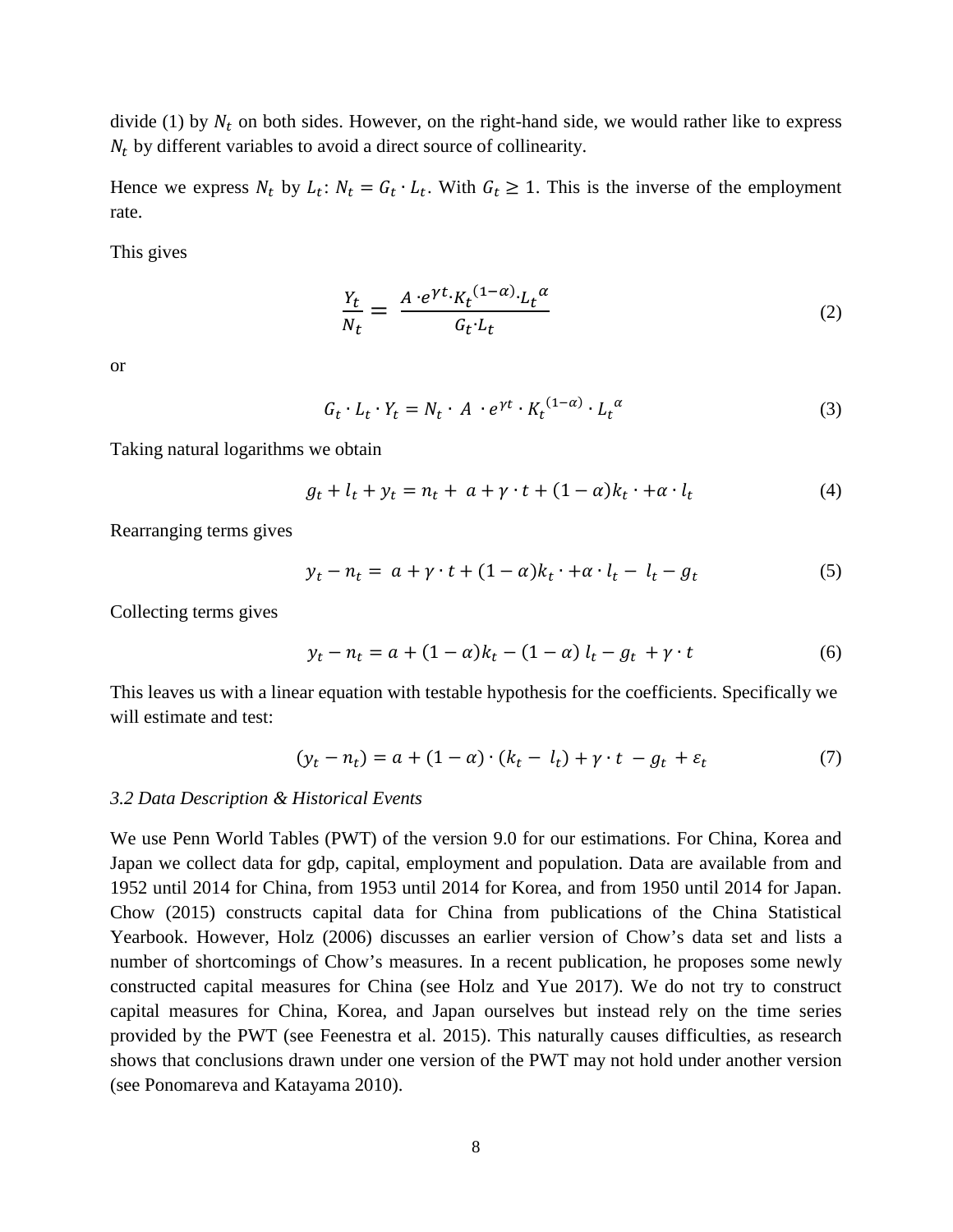Fig. 2 displays prima facie evidence of the relationships between capital intensity and per capita GDP in China, Korea, and Japan. The triangles in dark grey refer to data from China, the diamonds in dark grey refer to Korea, and the squares in light grey represent data for Japan.

The relationships for China and Korea especially appear to be fairly linear and very similar. Japan seems to present about the same slope as Korea and China until about 1973. From a relative perspective, China seems, for an extended period, to follow a path that is very close to the previous Korean experience. Japan seems to be a different case, presenting much less linearity and a different average slope. At the beginning of China's development path (around the years 1958–1969), we observe the same irregularities as Chow (1993). That is why Chow (2015) excludes these data from his estimations.<sup>[9](#page-9-0)</sup>



**Fig. 2** Growth trajectories of Japan (top left), Korea (bottom left), and China (middle); the x-axis is the logarithms of capital intensity (K/L), and the y-axis is the logarithms of per capita GDP  $(Y/N)$ Source: Own calculation with PWT 9.0 data.

A more detailed view of the individual country time series is presented in Figs 3 to 5. Fig. 3 shows that China's per capita growth was comparably volatile before 1979. The same is true for the growth in the capital–employment ratio, which became increasingly strong over the sample period, with the exception of a strong slump around the end of the 1980s.<sup>[10](#page-9-1)</sup> The inverse of the

 $\overline{a}$ 

<span id="page-9-0"></span><sup>&</sup>lt;sup>9</sup> See also Section 2.

<span id="page-9-1"></span><sup>&</sup>lt;sup>10</sup> This is also in line with the assessment by Chow and Lin (2002) in Section 2.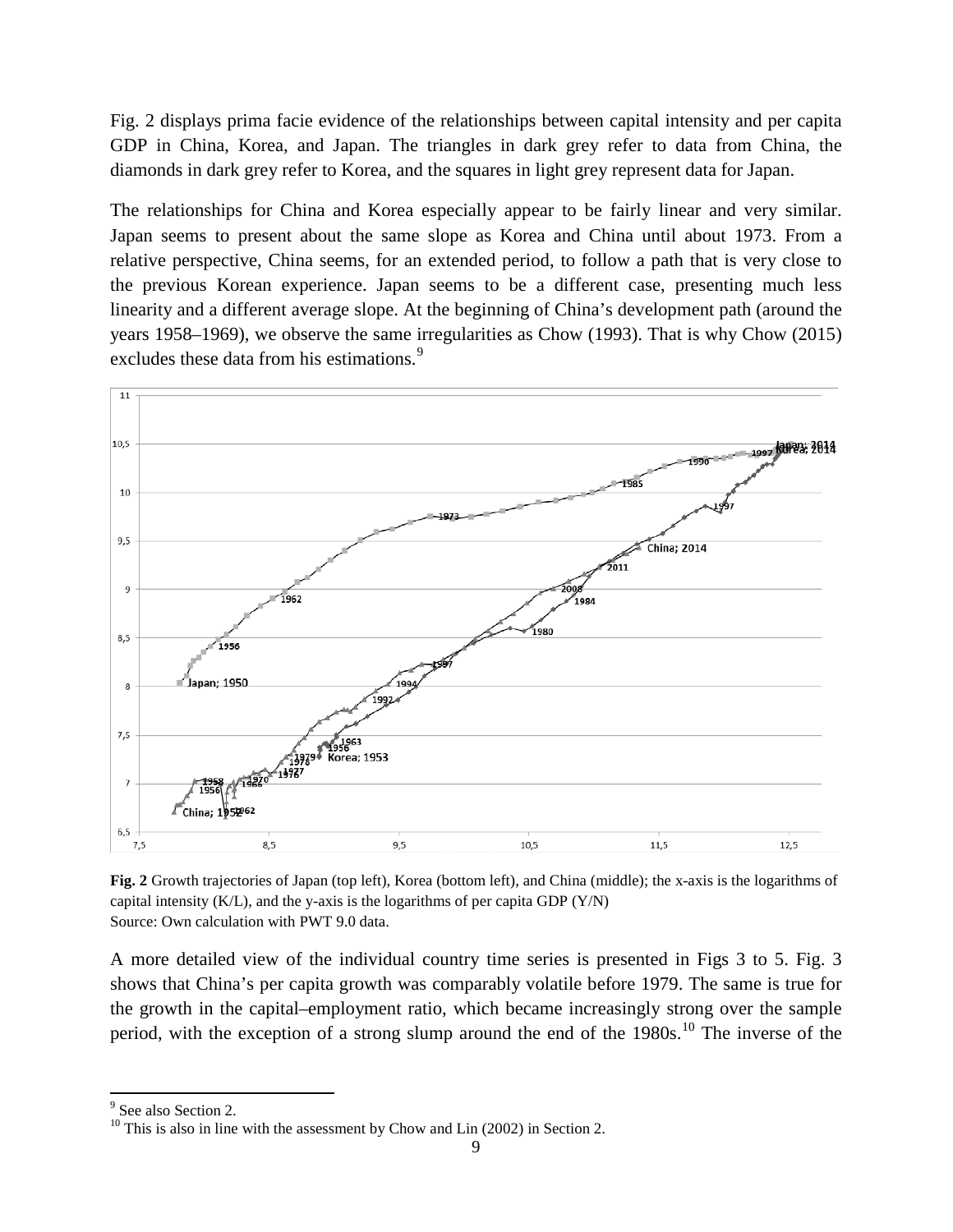

employment rate decreased over the whole sample period, indicating that the overall employment in the population increased.

**Fig. 3** China: GDP per capita, capital–employment ratio, and inverse of the employment rate Source: PWT 9.0; own calculations. Logarithms of levels and first differences.

Fig. 4 displays the developments in Korea. The per capita GDP growth rates peaked around 1980 and then decreased. Important recessions happened in 1980 and during the Asian Crisis.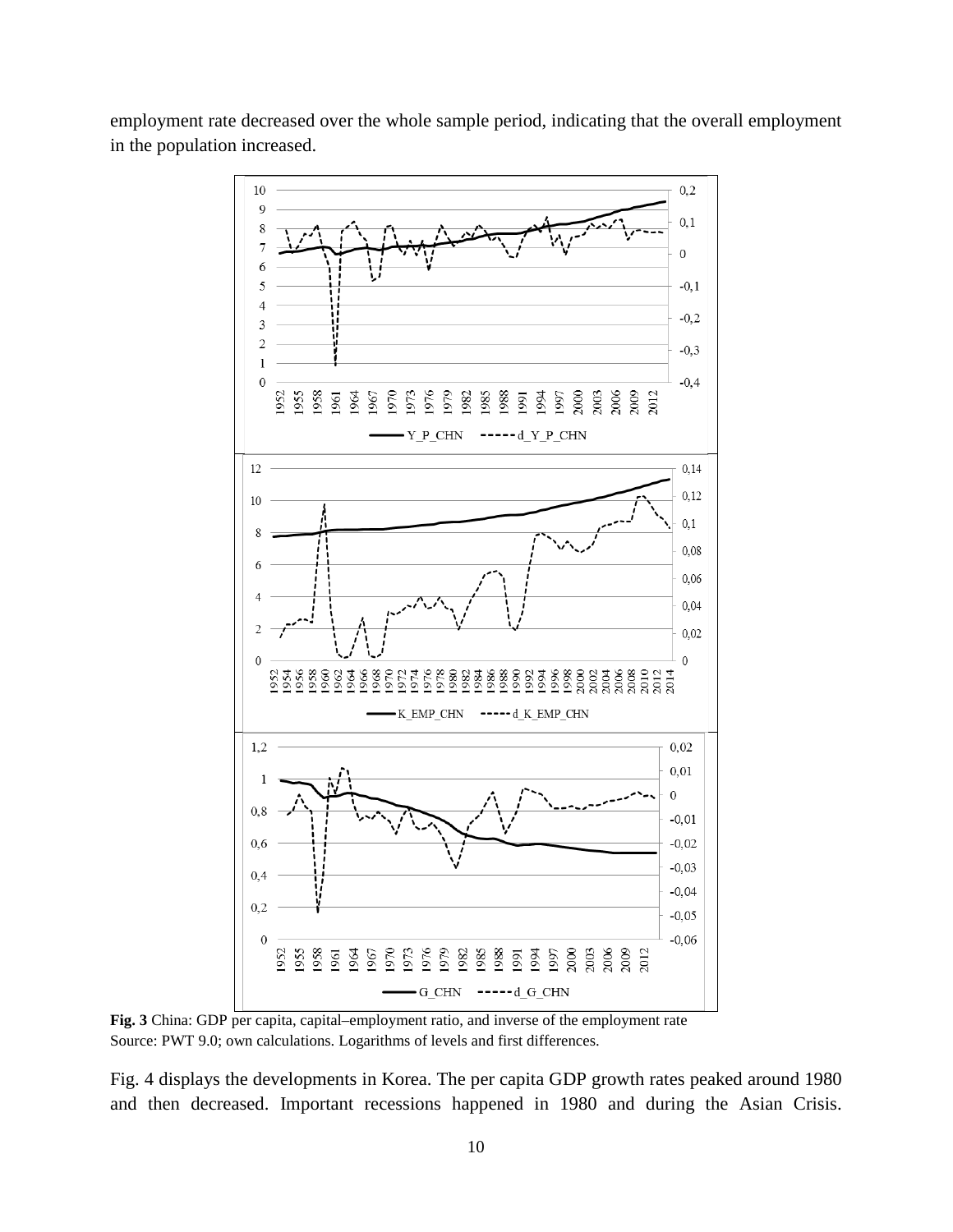Altogether, the per capita GDP growth rates display a humped-shaped pattern. The capital– employment ratio rose strongly in the 1960s (the fast-growth phase), and the growth rates were very high until the 1980s, when they experienced a strong cutback and decreased further throughout the Asian Crisis. The inverse of the employment rate shows the same behavior as in China.



**Fig. 4** Korea: GDP per capita, capital–employment ratio, and inverse of the employment rate Source: PWT 9.0; own calculations. Logarithms of levels and first differences.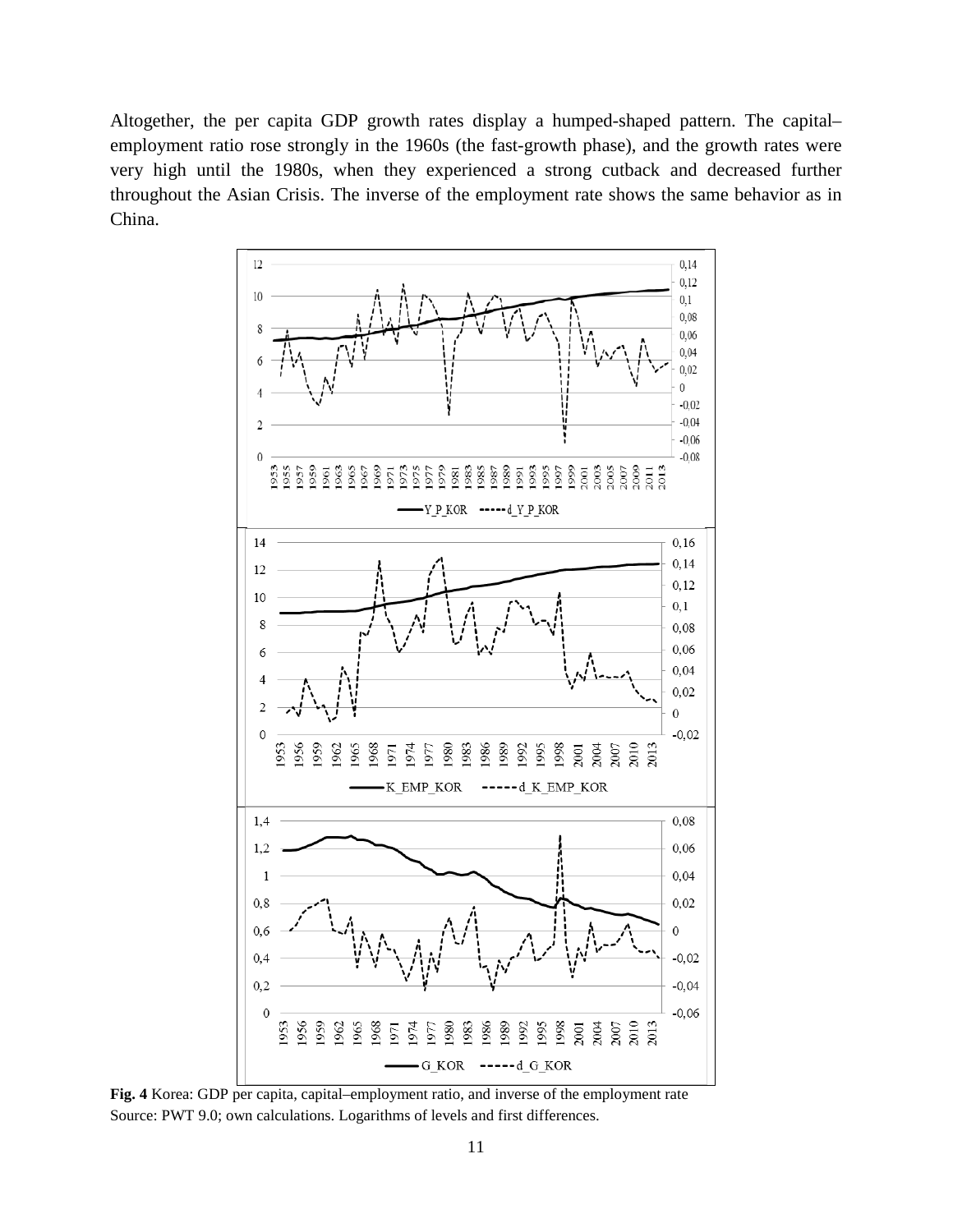In Japan (see Fig. 5), we observe a more or less stable decrease in the per capita growth rates over the whole sample period. Higher per capita growth rates corresponded to fast increases in capital intensity until the oil crisis in 1973. Afterwards, the capital–employment ratio decreased, although we observe a short-lived boom during the second half of the 1980s. The inverse of the employment rate rose until the oil crisis and then seems to have followed the Japanese business cycle. Fig. A1 in the Appendix shows the separate time series for capital and employment for the three countries.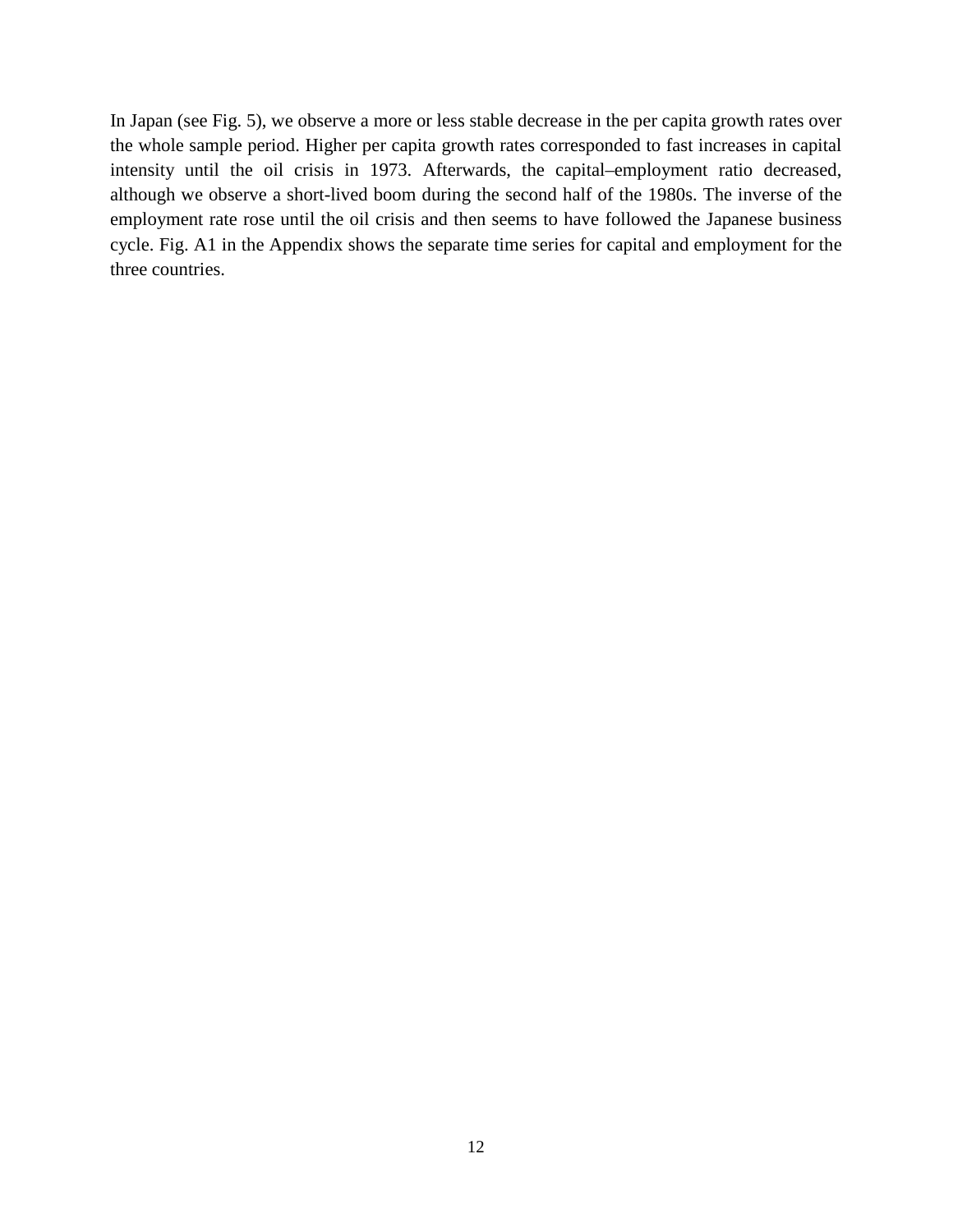

**Fig. 5** Japan: GDP per capita, capital–employment ratio, and inverse of the employment rate Source: PWT 9.0; own calculations. Logarithms of levels and first differences.

#### *3.3 Univariate properties of the data*

For the unit root tests, we analyse the period from 1956 until 2014. In the previous section, we saw that the growth rates decreased or increased over time. We thus assume that the time series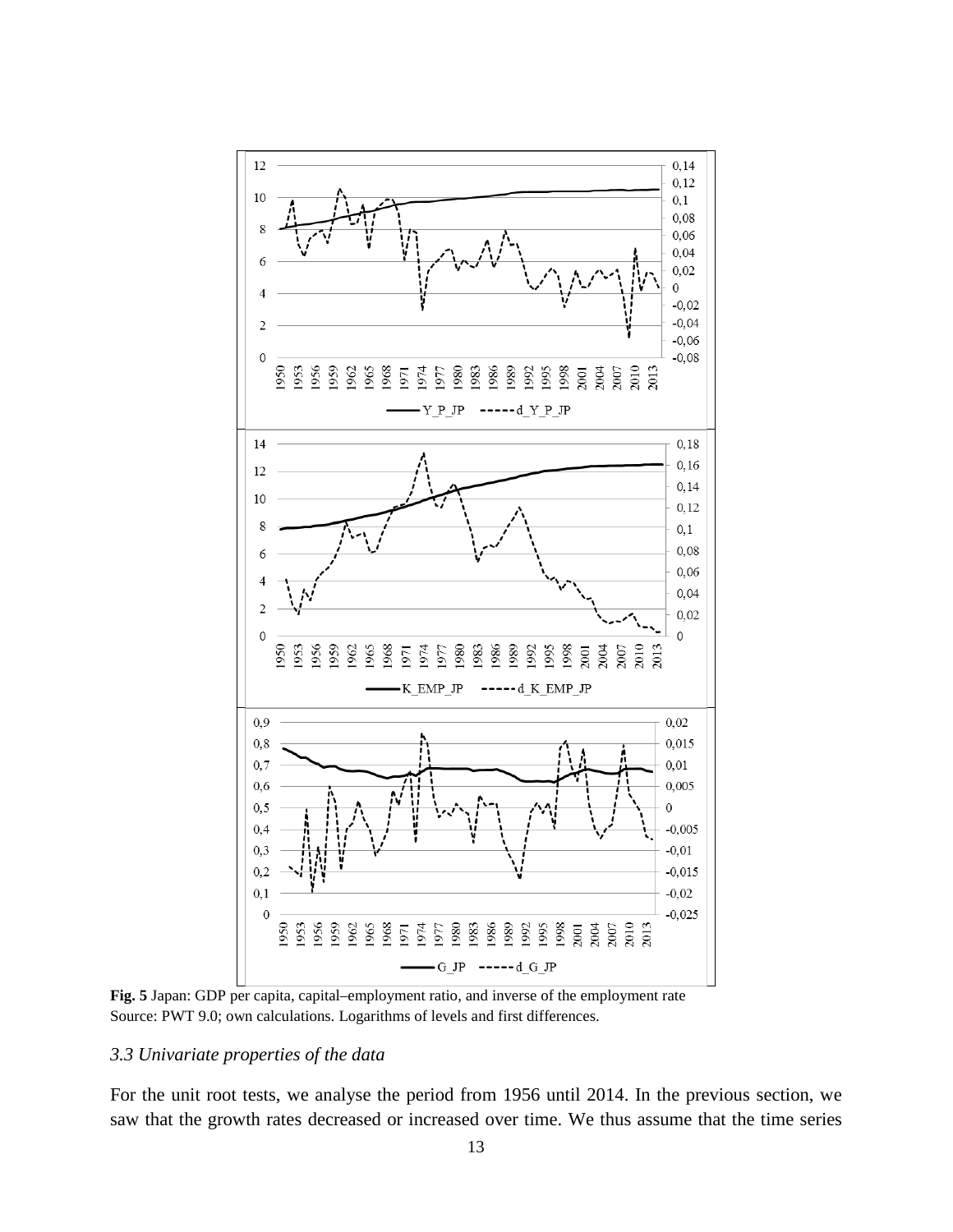under consideration present deterministic trends and hence test especially for unit roots of the most general form, allowing for a constant and a deterministic trend. According to the unit root tests, the per capita GDP can be assumed to be integrated of order  $1 (I(1))$  for all three countries. The same is valid for the employment time series. The tests lead to less convincing results for the capital and capital–employment ratio series. We conclude that the levels of the time series are at least integrated of order one  $(I(1))$ . The capital and capital–employment ratio time series may even be  $I(2)$ .<sup>[11](#page-14-0)</sup>

The I(2) properties of the capital–employment ratio time series could require an I(2) analysis. However, Juselius (2006) points out that the behavior of an I(2) trend can be mimicked with an I(1) stochastic trend around a broken linear deterministic trend. Thus, it is possible to avoid an I(2) analysis by including an appropriate number of deterministic (linear, broken linear, or quadratic) trends in the data. This is the procedure that we choose for this section. To obtain a better understanding of where deterministic components could be fitted into our models, we analyze the time series for potential structural breaks in the next section.

## *3.4 Structural break tests*

 $\overline{a}$ 

From a visual inspection of the time series growth rates, we can assume the occurrence of some structural breaks in the time series. These could also contribute to the results of the unit root tests. To obtain further information about the occurrence of structural change in the data, we apply the Bai and Perron (2003) structural break tests, which allow us to obtain a number of interesting details about whether, when, and in which way structural breaks are present in the data. We assume that the time series values evolve in the following way:

$$
x_t = \alpha_1 + \alpha_2 x_{t-1} + \varepsilon_t \tag{8}
$$

If  $\alpha_2$  is equal to 1, this process characterizes a random walk plus drift, which can be assumed to be the data-generating process of many macroeconomic time series. The test identifies two breaks. The results for the three countries are displayed in Table A1.

In China, structural breaks are first present around the high tide of the Cultural Revolution (1966–1968). The second period during which breaks are found is the end of the Cultural Revolution in 1976 and the beginning of the first reform period (1979). Finally, the breaks in the early 1990s could be associated with Deng Xiaoping's Southern Tour (in 1992).

For Korea, we observe structural breaks during the high-growth phase from the mid-1960s to the mid-1970s. The beginning of the stabilization phase in 1980 appears to have had permanent effects on employment and output. The final period of structural breaks is related to the Asian Crisis.

For Japan, a relatively clear point to take away from the tests is that we observe structural breaks in the early 1970s. These are most likely related to the end of the fast-growth phase in 1972 and

<span id="page-14-0"></span> $11$  The unit root tests are not displayed but are available from the authors on request.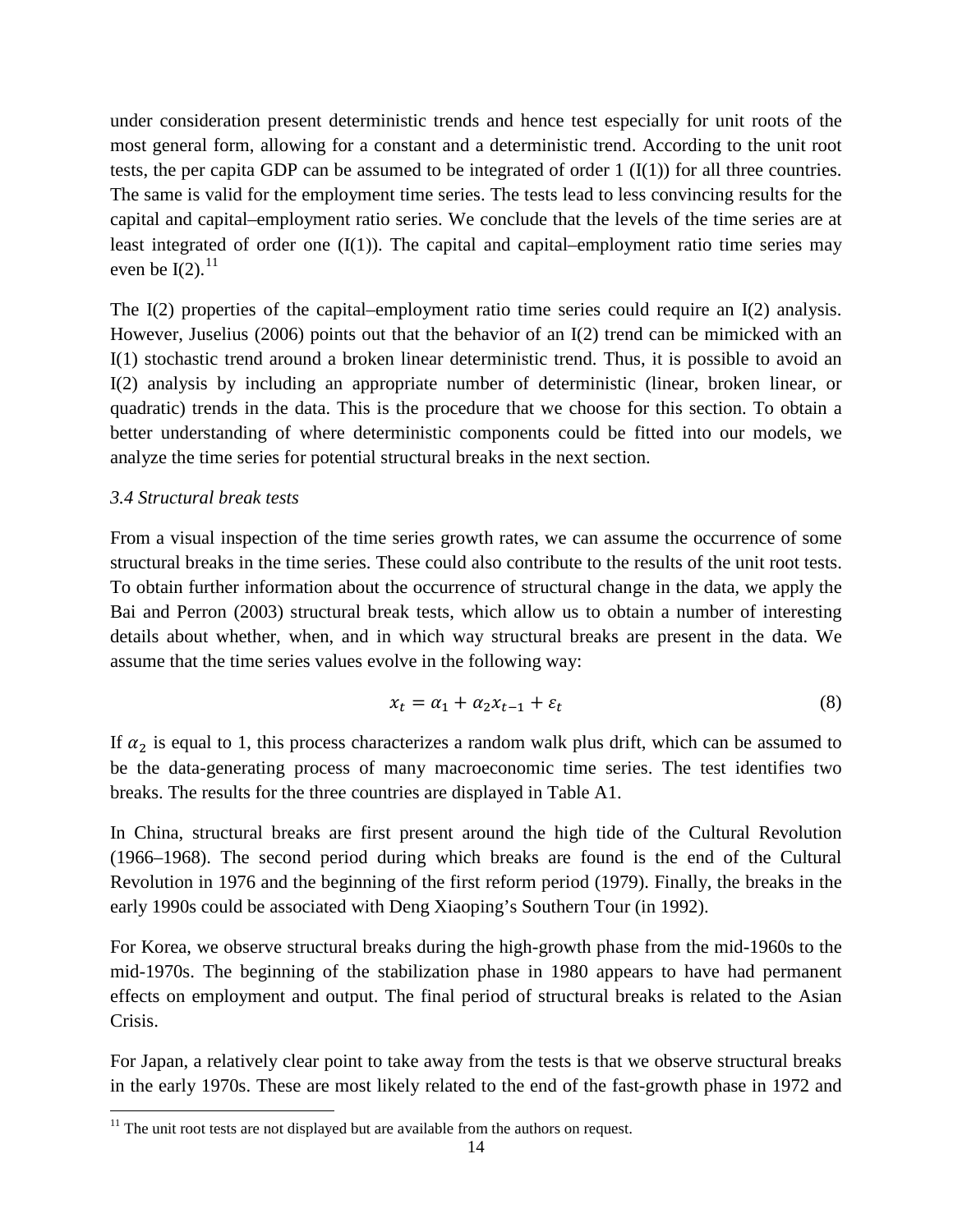the beginning of the oil shock phase in 1973. The second break seems to occur towards the end of the bubble economy phase and at the beginning of the lost decade in the late 1980s. The employed persons' time series indicates instability during the Asian Crisis in 1997 but could also point towards the lost decade. The tests provide some evidence that the Japanese economy began to stagnate from about the late 1990s onwards, as the coefficient of  $\alpha_2$  is well below one.

#### *3.5 Econometric framework*

To determine whether the respective countries were following comparable growth paths towards high income, we use the concept of cointegration. Cointegration appears to be especially appropriate for our research question, as the notion of cointegration states that, between two or more non-stationary time series, a linear combination exists that generates residuals that are stationary (see Engle and Granger 1987). The error correction representation of the CVAR in the multivariate case is

$$
\Delta X_t = \Pi X_{t-1} + \sum_{i=1}^{p-1} \Gamma_i \Delta X_{t-i} + \phi D_t + \varepsilon_t \tag{9}
$$

 $X_t$  is a vector that contains the variables included in the model.  $D_t$  is a vector of the deterministic components of the model. The  $\Gamma_i$  matrices contain the short-run information of the model, while Π contains the information about long-run relationships (which we are especially interested in) and can be rewritten as a vector product of  $\alpha \cdot \beta'$ . Here  $\beta'$  comprises the long-run information, while  $\alpha$  contains the information on how and how quickly deviations from the long-run relations are corrected. Cointegration emerges when two or several non-stationary time series are driven by the same persistent shocks (Juselius 2006). In our case, we assume that the shocks driving our cointegrating relationships derive from economic policy measures implemented in the corresponding reform periods. Long-run relations can then be interpreted as economic steadystate relations. Extraordinary events can lead to outliers violating the normality assumption, as they lead to excess skewness and kurtosis (see Juselius 2018). Some of these problems can be resolved by including intervention dummies to account for significant political or institutional events. Less feasible seems to be the possibility to split the sample into more homogeneous periods, as only yearly data for our variables are available. A subsample analysis would hence suffer from problems associated with small samples.

Even if the residuals of the VAR pass the misspecification tests sufficiently well, this does not rule out the possibility that the model suffers from parameter non-constancy. For this reason, Juselius (2006) provides a description of several tests to assess the parameter constancy of the CVAR model. In the next section, we will discuss three selected tests for each model that we estimate to identify any remaining signs of structural change that we have not modelled.

First, we are especially interested in the stability of the long-run relationships, that is, the stability of  $\hat{\beta}$ .  $\hat{\beta}$  can be seen as the average of the related coefficients over the sample period. It could be assumed that structural change induced by reforms affected not only the TFP growth but also the output elasticity of inputs. The optimal capital intensity could hence have changed (see Stijepic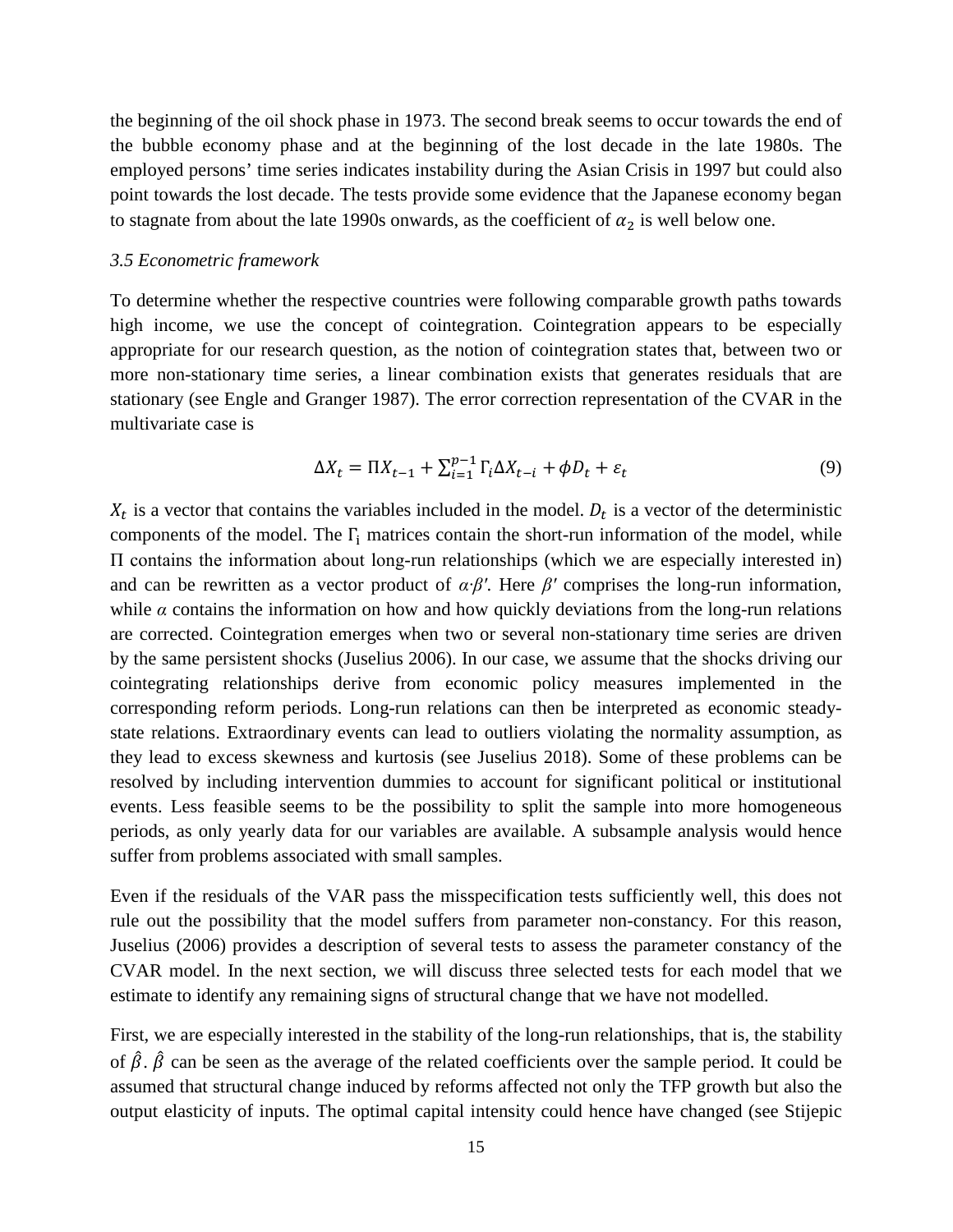and Wagner 2011). Theoretically this is also proved by the work of Acemoglu (2003). To test this, we perform a test of the 'known beta'. This test checks for the consistency of  $\hat{\beta}$ , that is, the stability of the long-run relations. The basic idea is that the model is estimated for a subsample period 1 to  $T_1$ , with  $T_1 < T$ , and then the recursive sample is extended until T is reached (see Juselius 2006).

Second, we apply recursive calculated prediction tests for the long-run relation. If the test value is above one, the model is not able to predict the observation for this period within the 95% confidence bands. This can be a helpful test to diagnose systematic predictive failure of the model (Juselius 2006).

Third, we can test the stability of the estimated coefficients over a sample period. This can give us additional insights into the stability of the long-run relations (Juselius 2006).

## *3.6 Estimation*

The variable set that we use is relatively small. It is difficult to obtain data in sufficient quality that reach back far enough to observe signs of structural change. Multivariate cointegration analysis allows for multiple equilibrium relationships. Hence, with n variables in the system, up to n-1 cointegrating relations are possible. (Over-)identification of these relationships requires a sufficient amount of theoretical assumptions on what the concrete cointegrating relationships are. With a rising number of variables, it becomes more and more difficult to identify the 'true' structure of the data. In any case, cointegrating relationships that have already been identified should remain stable when additional variables are added. Hence, what we detect in the following should remain present in a richer information environment.

As mentioned in the previous section, we assume a simple Cobb–Douglas production function as the starting point of our analysis. Our vectors  $X_t$  for China, Korea, and Japan are

$$
X_{j_t} = (Y_{-}P_{-}j_t, K_{-}EMP_{-}j_t, G_{-}j_t, D_{-}j_t)
$$
\n(10)

for each country j.

We start by specifying the model for China. To test for cointegration, we first have to obtain a well-specified VAR model of the data. As TFP is usually captured by the residuals of the equation, we take into consideration the need to capture technological progress, structural change, and other variables that are not accounted for by the introduction of deterministic trends. Juselius (2006) generally proposes two approaches to identifying cointegrating relationships: the generalto-specific and the specific-to-general approaches. As we face a relative lack of restrictions and theories, we find it appropriate to start with a narrow model like that motivated by Chow (2015). Imposing restrictions on the model is crucial to decide how well the data fit our theoretical assumptions. We hence rearrange our baseline theoretical model to obtain a representation that allows us to impose over-identifying restrictions. Chow (2015) estimates several specifications of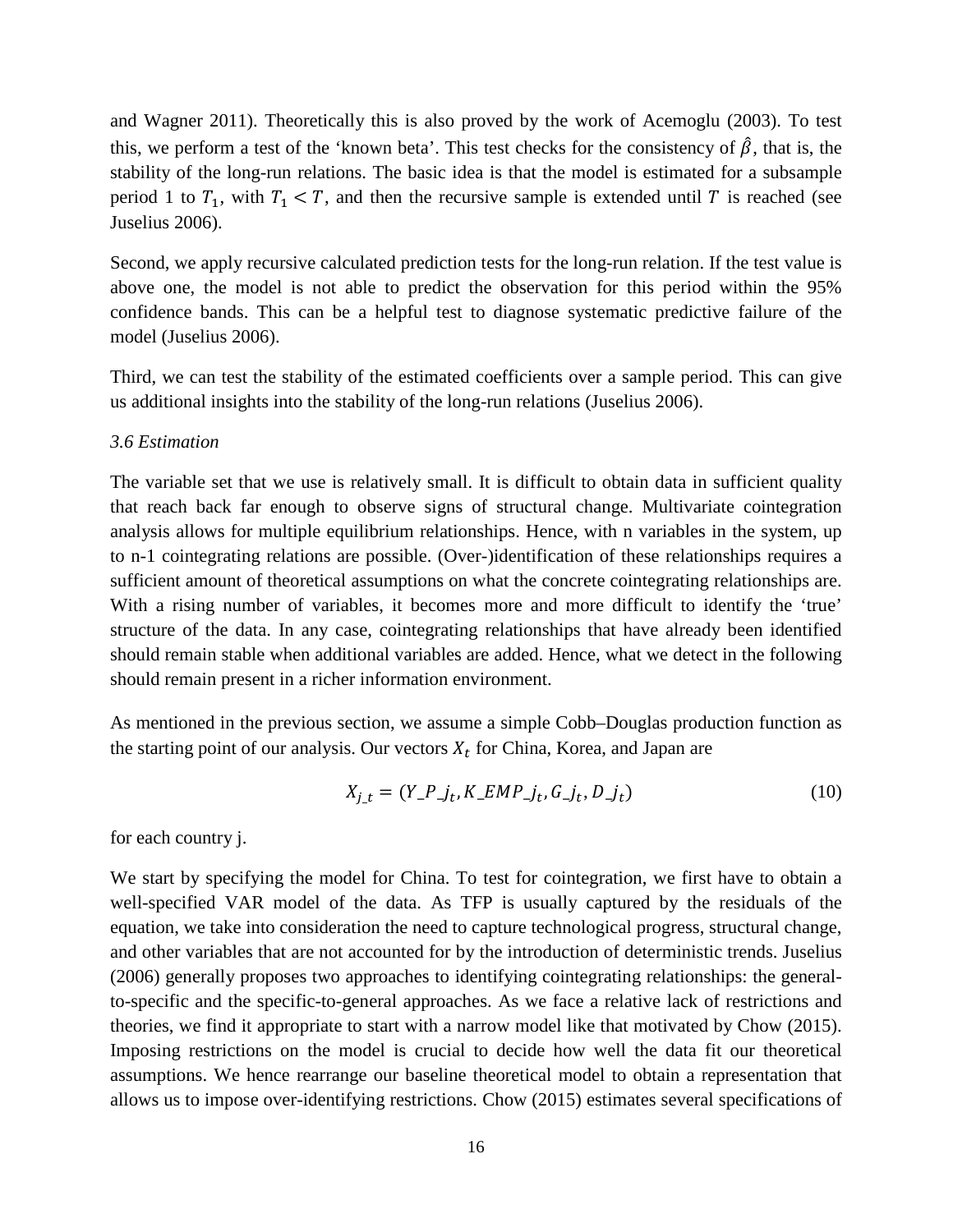his production function. The most specific is one with a fixed capital–labor ratio  $(k/l)$ , which corresponds to capital intensity.

#### *3.6.1 Analysis for China*

 $\overline{a}$ 

## *3.6.1.1 Lag length selection and diagnostic testing of the unrestricted VAR*

As we have yearly data, a lag length of order 1 appears to be appropriate, as it not very likely that information further back than 1 year is included in the investment and employment decisions. Lag reduction tests support this assumption. A lag length of 1 is superior to lag lengths of 2 or more. As the test statistics for the CVAR rely on the assumption of Gaussian residuals, deviation from the normality assumptions may distort the results. We hence must establish the necessary residual properties before we test for possible long-run relationships. From Sections 3.2 to 3.4, we already have a certain idea about possible outliers, trends, or (structural) breakpoints in the data. For China, we choose the sample period of 1969 to 2014. This excludes the 'abnormal' years of the Cultural Revolution (see Fig. 2 in Section 2). The Cultural Revolution was officially announced to be complete in 1969. We thus only miss out four values included by Chow (2015), whose sample is 1952–20[12](#page-17-0), omitting  $(1958–1969)$ .<sup>12</sup> From our theoretical hypotheses in (7), we assume that we will have to include a deterministic trend in the model that allows for economic growth even if the input factors remain constant. We will, however, test the validity of this assumption. Chow (2015) argues that such a trend would catch increases in total factor productivity. Including a deterministic trend in the CVAR model is also the most general specification that one can choose. Hence, we include a deterministic trend over the whole sample period, additionally allowing for a break in this trend that mirrors a structural change induced by reforms or political events. Chow (1993) finds no evidence of TFP prior to 1980 and thus includes a broken linear trend beginning with  $t = 1$  in 1979 (Chow 2015). With our data, a break in the deterministic trend appears in 1976 (often seen as the de facto end of the Cultural Revolution) such that  $t = 1$  in 1977 seems to be more in line with the data. We additionally include intervention dummies for 1976, 1989, 1990, and 1991. We also include a shift dummy for 1990. With this specification, we obtain a relatively well-specified VAR model, as can be seen from the residual diagnostic tests in Table 2.

<span id="page-17-0"></span> $12$  Using a longer sample including earlier years leads to more dummy variables in our model and to a smaller, though significant, coefficient of the capital–employment ratio.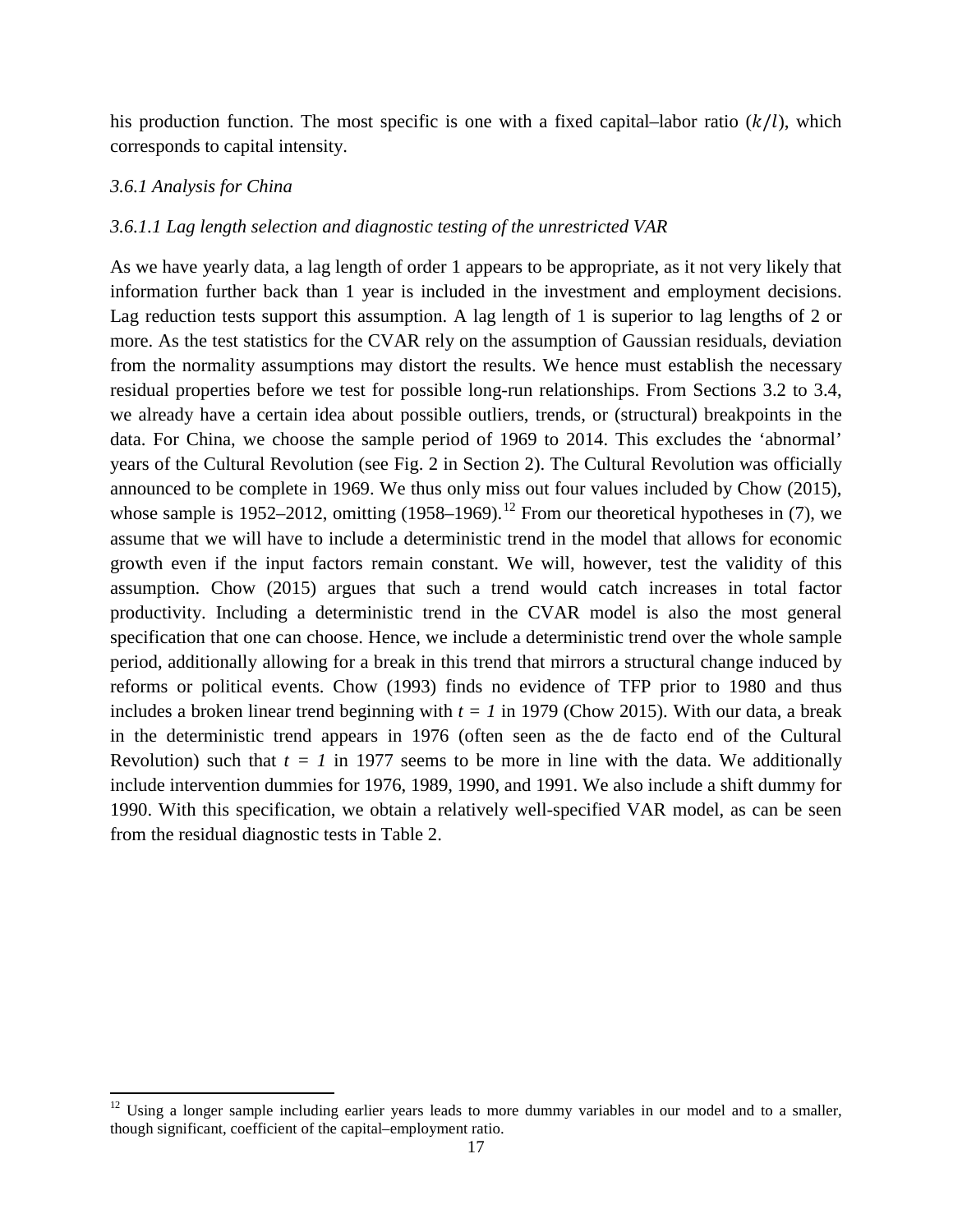| Multivariate test         |                               |                 |                 |          |  |
|---------------------------|-------------------------------|-----------------|-----------------|----------|--|
| Residual autocorrelation: |                               |                 |                 |          |  |
| LM(1):                    | $ChiSqr(4) = 5.742 [0.219]$   |                 |                 |          |  |
| $LM(2)$ :                 | $ChiSqr(4) = 0.879 [0.970]$   |                 |                 |          |  |
|                           |                               |                 |                 |          |  |
| Test for ARCH:            |                               |                 |                 |          |  |
| LM(1):                    | $ChiSqr(9) = 11.875 [0.220]$  |                 |                 |          |  |
| $LM(2)$ :                 | $ChiSqr(18) = 16.430 [0.563]$ |                 |                 |          |  |
| Univariate tests          |                               |                 |                 |          |  |
|                           | ARCH(1)                       | Normality       | <b>Skewness</b> | Kurtosis |  |
| Y P CHN                   | $0.391$ [0.532]               | $0.840$ [0.657] | 0.297           | 2.685    |  |
| K EMP CHN                 | 1.277 [0.258]                 | $0.856$ [0.652] | $-0.160$        | 3.050    |  |

**Table 2** Residual analysis – diagnostic testing of the unrestricted VAR (1) model: China

Source: Own calculations.

#### *3.6.1.2 Rank determination and testing restrictions on the CVAR*

An LR test of long-run exclusion indicates that  $g_t$  is not part of the equilibrium relationship and hence we exclude it from the information set. Any external influences that are not accounted for by the variables in the system are caught by either the deterministic components or the residuals. The trace tests propose one cointegrating relationship, which we would also expect from the theory. We thus restrict the rank to be equal to one. This gives the following just-identified model (see Table 3).

**Table 3**: The just-identified long-run cointegration relations for  $r = 1$ : China

|                     | Y_P_CHN                      | K_EMP_CHN  | T(1976:01) | Trend   |
|---------------------|------------------------------|------------|------------|---------|
| $\widehat{\beta}_1$ | 1.000                        | $-0.453$   | $-0.033$   | 0.013   |
|                     | (MA)                         | $(-7.189)$ | $(-3.456)$ | (1.445) |
|                     | $\widehat{\alpha}_1$ - 0.075 | 0.114      |            |         |
|                     | $(-1.494)$                   | (8.932)    |            |         |

Source: Own calculations.

All the variables have the expected sign, and the gross domestic product per capita and the capital–employment ratio commove in a positive long-run relationship. TFP growth, proxied by the broken linear trend, has a positive effect on output and a significant coefficient of 0.033. In the next step, we relax the implicitly imposed restriction that the coefficients of capital and employment sum up to one by including capital and employment separately. By including the same dummy variables, we obtain a rather well-specified model without autocorrelation and mild skewness. The trace test indicates one cointegrating relationship. We continue to assume that the rank of Π is equal to one, which means that there is one single equilibrium relationship among the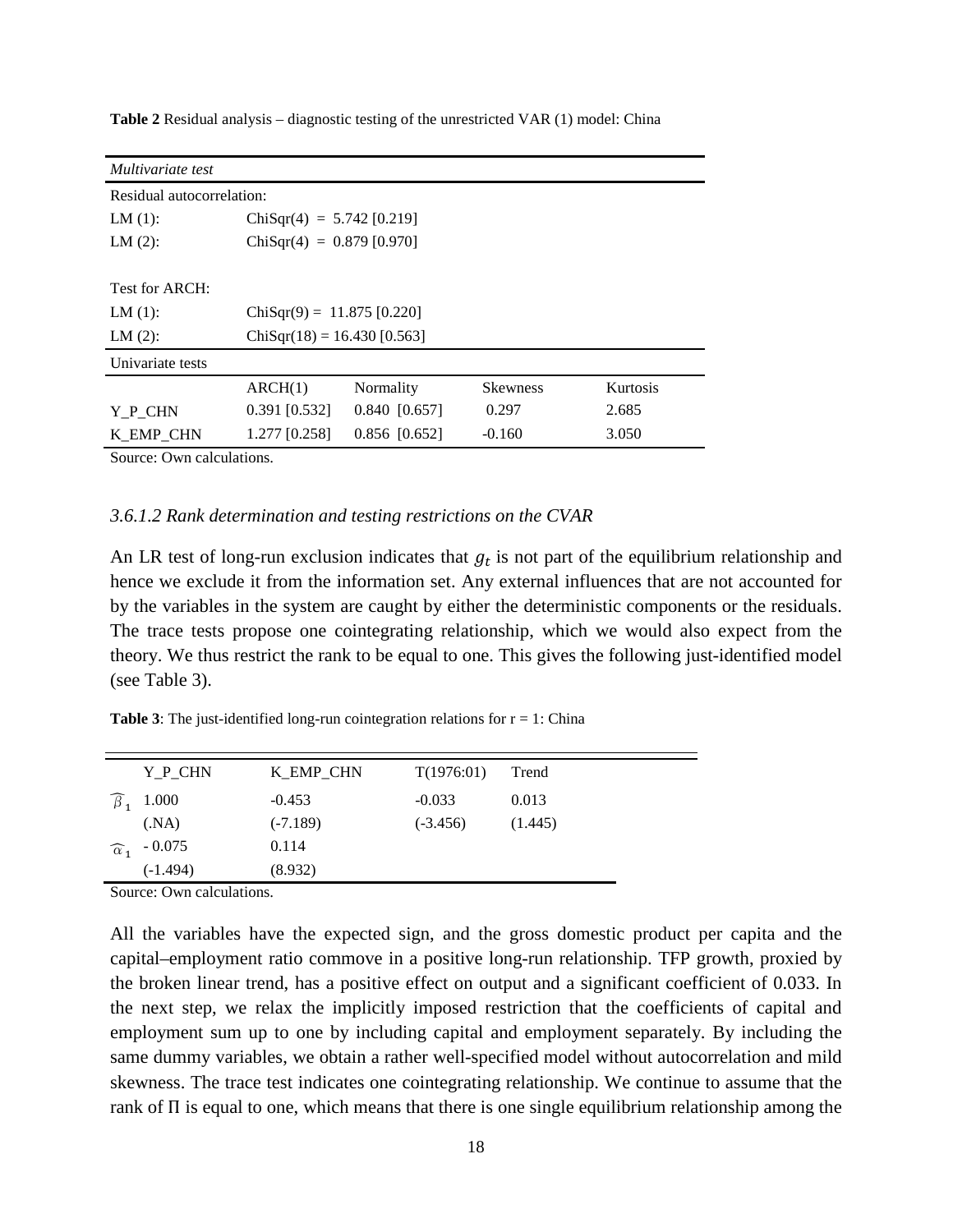variables. Again the trend is insignificant, as displayed in Table 3. We thus exclude the deterministic trend by imposing a 0 on the corresponding coefficient. Additionally, we explicitly test the coefficients of capital and labor to be of the same size. This over-identified model is displayed in Table 4.

|                      | Y_P_CHN    | K CHN      | <b>EMP CHN</b> | T(1976:01) | Trend |
|----------------------|------------|------------|----------------|------------|-------|
| $\widehat{\beta}_1$  | 1.000      | $-0.417$   | 0.417          | $-0.022$   | 0.000 |
|                      | (MA)       | $(-7.278)$ | (7.278)        | $(-4.349)$ | (MA)  |
| $\widehat{\alpha}_1$ | $-0.075$   | 0.104      | $-0.031$       |            |       |
|                      | $(-1.534)$ | (8.079)    | $(-5.951)$     |            |       |

**Table 4** The over-identified long-run cointegration relations for  $r = 1$ : China

Source: Own calculations.

The over-identifying restrictions are accepted with a p-value of 0.[13](#page-19-0)5 and a  $\chi^2$ (2) of 4.010.<sup>13</sup> The long-run equilibrium relationship is thus:

$$
Y_{-}P_{CHN_t} - 0.417 \cdot (K_{CHN_t} - EMP_{CHN_t}) - 0.022 \cdot trend76 \sim I(0)
$$
 (11)

Fig. 6 displays the corresponding cointegrating relationships. The residuals of the concentrated model (lower graph of Fig. 6) shows that the relationship is stable.



**Fig. 6** Cointegrating relationships for China Source: Own calculations.

*3.6.1.3 Tests of constancy*

 $\overline{a}$ 

<span id="page-19-0"></span><sup>&</sup>lt;sup>13</sup> Juselius (2006) suggests applying the small-sample Bartlett correction in moderately sized samples of 50–70 observations, which applies in our case (45 observations). The non-corrected values are  $p = 0.063$  and a chi-square (2) of 5.537 (correction factor: 1.381).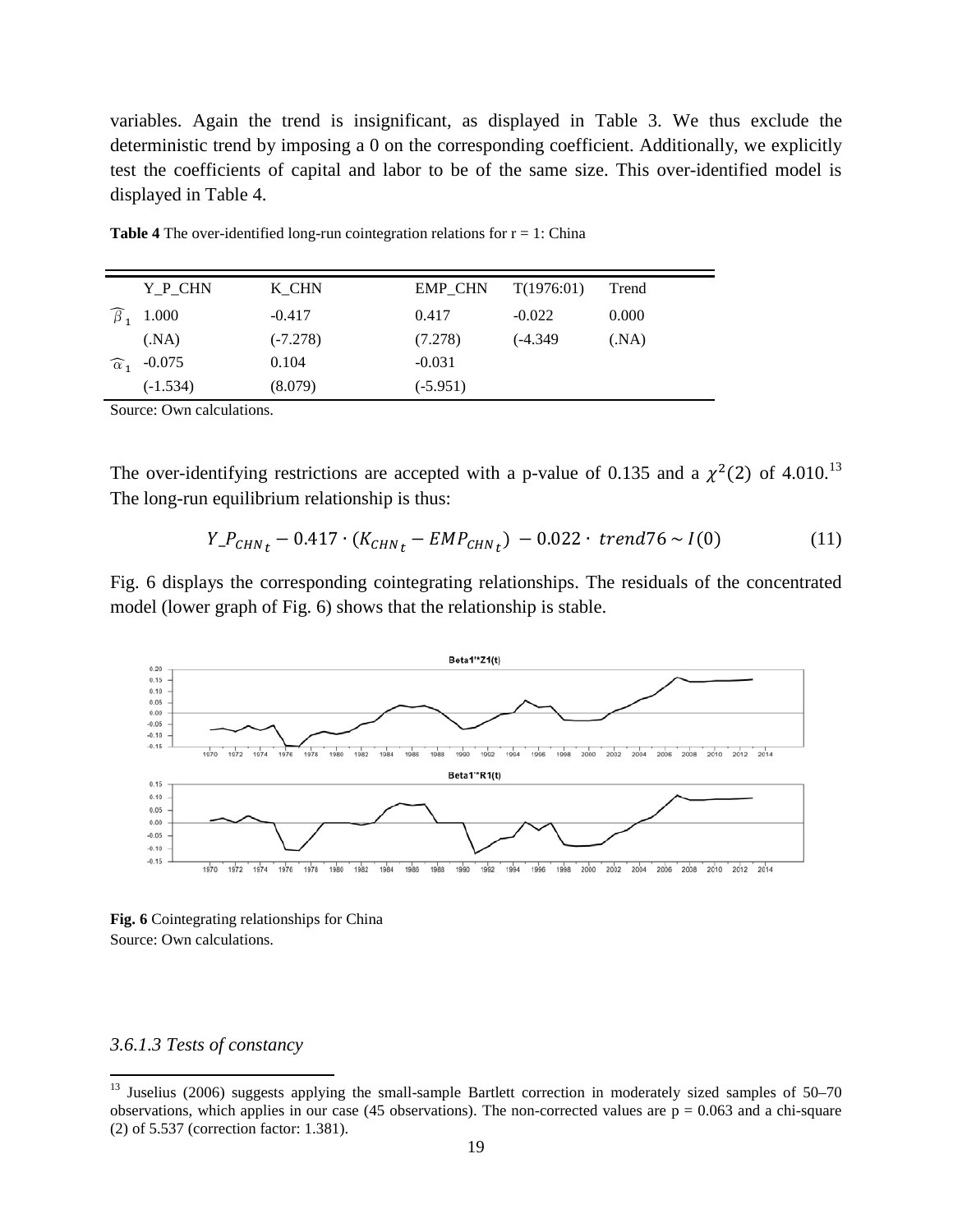The test of beta constancy is displayed in Fig. 7. As we can see from Table A1, this is a very challenging test, as 1992 (the beginning of the subsample for the test in Fig. 7) is actually an important breakpoint in the Chinese data. The forward recursive calculated test shows that the model performs fairly well. After the assumed breakpoint in 1992 (Deng Xiaoping's Southern Tour of 1992), there is some instability, but the test statistic approaches its critical value of 1 relatively quickly. The Asian Crisis of 1997 and the Global Financial Crisis of 2007–2009 seem to have introduced some instability, but altogether we can assume that the coefficients remain stable after the Asian Crisis.



**Fig. 7** Test of beta equal to the 'known beta': China Source: Own representation.

The one-step prediction tests in Fig. 8 show that major predictions errors can again be related to Deng Xiaoping's Southern Tour of 1992, a major reform in 1994 (see Cheremukhin et al. 2015), and the Asian and the Global Financial Crisis.



**Fig. 8** One-step prediction test for the concentrated model Source: Own calculations.

As can be seen in Fig. 9, the coefficients of capital and labor remain relatively stable. We cannot deny that there seems to be a visible shift in all the coefficients roughly after the end of the Asian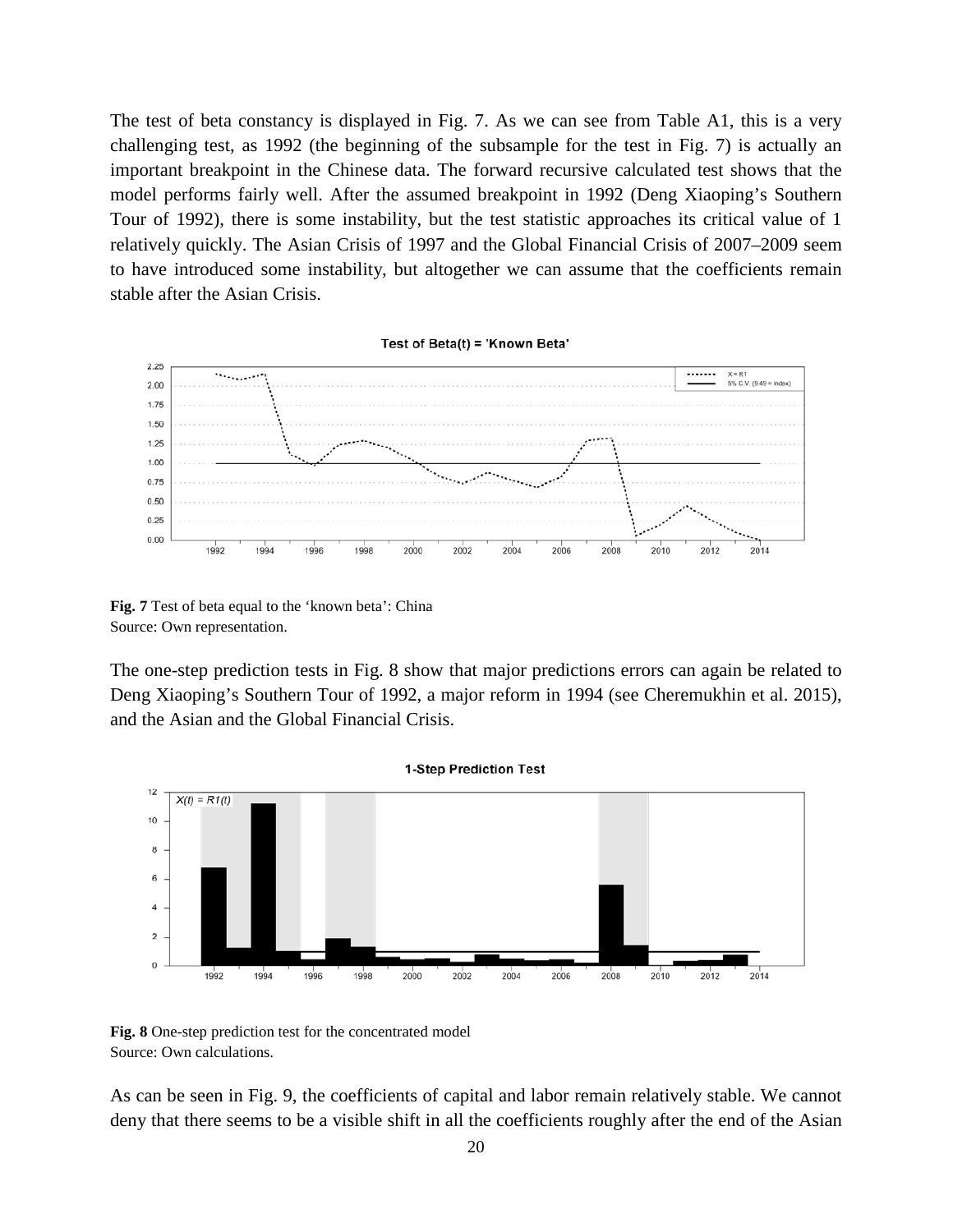Crisis in 1998, as the coefficient of capital intensity is somewhat higher for the later part of the sample. There are two explanations for this fact. Following the arguments of Chow (2015), a higher coefficient for capital could be explained by the still relative abundance of labor in China. Another explanation could be that capital was actually invested more efficiently over time and hence received a larger share of production. TFP growth also seems to have profited from China's WTO entry in 2001. However, this is somewhat speculative, as all three coefficients only show minor fluctuations.



**Fig. 9** Test of coefficient constancy: China Source: Own calculations.

We find that the long-run evolution of per capita GDP, capital stock, and employment in China can be reconciled with Cobb–Douglas production functions, which is the first notable result. Coefficients of capital stock and labor that sum up to 1 are not rejected. We find evidence of a (broken) linear trend in the cointegrating relations that can point to changes in TFP growth. The structure of the data is reconcilable with the hypothesis that TFP growth in China started around 1977.

For China, our model in (11) is able to reproduce the main features of Chow (2015). We estimate a coefficient of 0.41 for the capital share. This coefficient is smaller than Chow's estimates but relatively close. Chow (1993) also estimates production functions for non-agricultural sectors. The coefficients are highest for the industry sector but much smaller for service-related sectors, like commerce and transportation.<sup>[14](#page-21-0)</sup> Given that our sample includes 2 more years in which the service sector share in employment in China has increased strongly,<sup>[15](#page-21-1)</sup> this result seems to be acceptable.

However, the choice of sample has a strong impact on the coefficient size, as the inclusion of some of the abnormal years leads directly to a lower coefficient for the capital share. Our coefficient for TFP growth of 0.022 is similar in size to the estimates in Chow (2015), which

<span id="page-21-0"></span> $14$  See Chow (1993, p. 833, Table XII).

<span id="page-21-1"></span><sup>&</sup>lt;sup>15</sup> See Murach and Wagner (2017, p. 273, Fig. 1).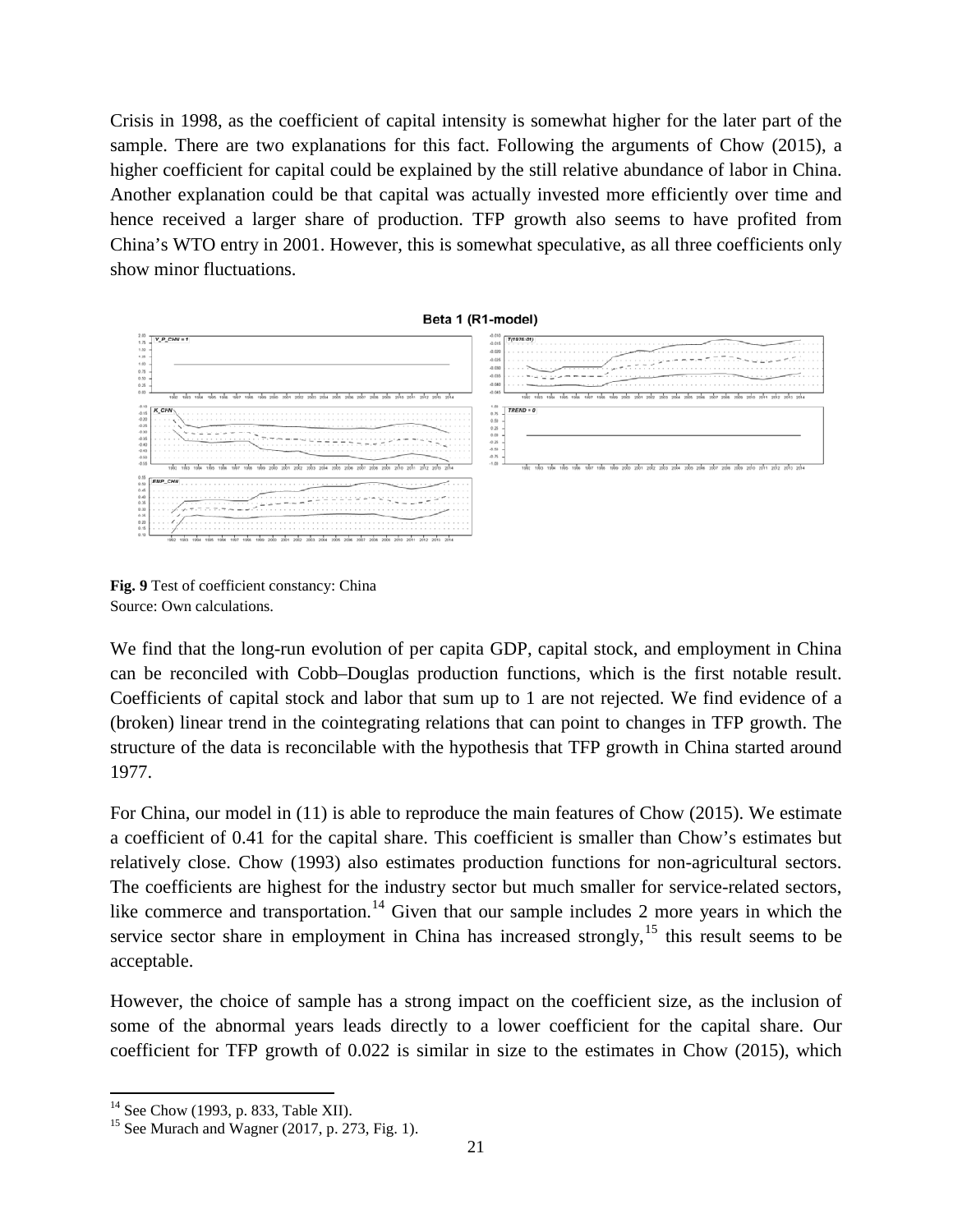range between 0.025 and 0.030.<sup>[16](#page-22-0)</sup> In addition, our use of Y/N instead of Y or Y/L in our estimations may lead to lower estimates. As pointed out by Chow (2015), a higher coefficient for capital points towards relative abundance of labor relative to capital. We could hence also argue that, although still considerable in an international comparison, the reservoir of labor is slowly dropping relative to earlier periods.

To obtain (11), we make extensive use of the ex-ante information of Section 3.2 and Section 3.4. We exclude most of the abnormal years of the 1950s and 1960s, and our sample thus starts in 1969. This year appears to signal a structural break (see Table A1) that could be an indication of the economic take-off, as the point of fertility decline in China is reported as 1970. TFP growth from 1977 onwards could also be justified with the results from Table A1, which indicates a structural break between the years 1976 and 1979. The one-step prediction test in Fig. 8 shows that the breakpoint in 1991/1992 (possibly related to the Southern Tour) is (only) of a transitory nature. We hence feel that we have convincingly modelled the major features of the Chinese economy. The fact that the cointegration relation for the concentrated model in Fig. 6 increases between 2001 and 2007 could be interpreted as the positive effect of China's WTO entry in 2001. However, this does not become a break in TFP, because the financial crisis halted it. We are a little disappointed with the estimated alpha coefficients of the long-run relationships. Table 4 indicates that capital and employment show error-correcting behavior to deviations from the long-run relationship, but the per capita GDP appears to be weakly exogenous.

## *3.6.2 Korea*

 $\overline{a}$ 

## *3.6.2.1 Lag length selection and diagnostic testing on the unrestricted VAR*

For the Korea model, the lag reduction tests point to a lag length of 1. There is some controversy about the sources of growth in Korea. For instance, Young (1995) argues that most of the dynamic growth in the so-called Four Asian Tigers can be explained by factor accumulation and labor reallocation between sectors. Accounting for these explanatory variables would lead to much lower estimates of the total factor productivity growth. In a more recent analysis by Jeong (2017), the results are similar, as it is explained that human capital was the main driver of growth during the 1960s and capital deepening in the 1970s. Productivity growth was then the main driver of growth in the 1980s, 1990s, and 2000s. This would justify two possible specifications of deterministic components. Either we could include a deterministic trend over the whole sample period or we could include such a trend only from 1980 onwards with the initiation of the stabilizing stage in Korea.

We start with the most general setting concerning deterministic components in our model. We allow the data to be trend-stationary and to have non-zero intercepts to see whether trends persist or disappear in the cointegrating relations. We first analyze the specific relation between the gross domestic product per capita and the capital–employment ratio. In this model, we decide to

<span id="page-22-0"></span><sup>&</sup>lt;sup>16</sup> See Chow (2015, p. 100, Table 5.2); values rounded to three decimals.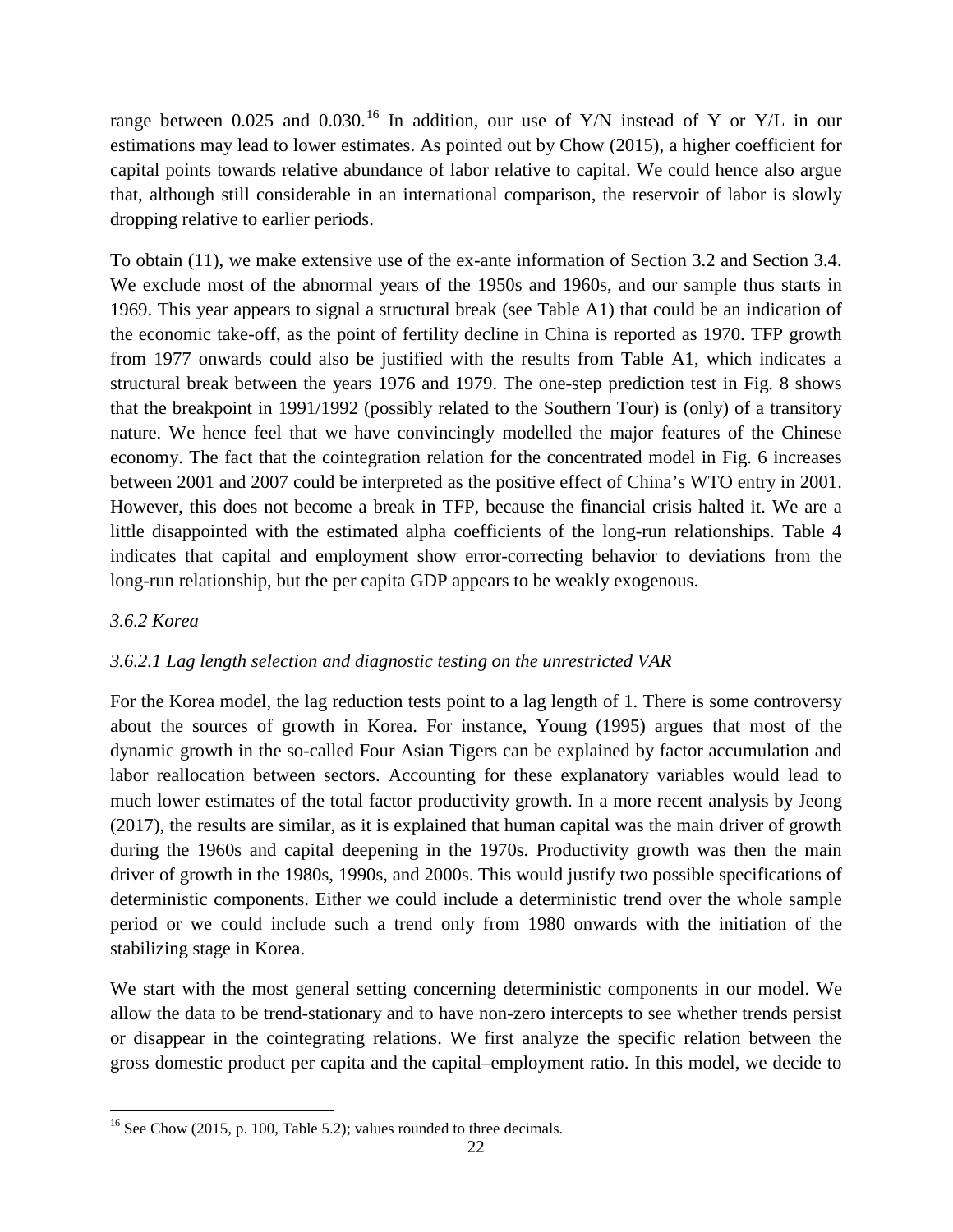use four dummy variables for the years 1968, 1969, 1980, and 1998. The diagnostic tests are presented in Table 5. The model can be regarded as being well specified.

| Multivariate test         |                              |                  |                 |                 |
|---------------------------|------------------------------|------------------|-----------------|-----------------|
| Residual autocorrelation: |                              |                  |                 |                 |
| LM(1):                    | $ChiSqr(4) = 7.570 [0.109]$  |                  |                 |                 |
| $LM(2)$ :                 | $ChiSqr(4) = 3.874 [0.423]$  |                  |                 |                 |
|                           |                              |                  |                 |                 |
| Test for ARCH:            |                              |                  |                 |                 |
| LM(1):                    | $ChiSqr(9) = 7.939 [0.540]$  |                  |                 |                 |
| $LM(2)$ :                 | $ChiSqr(18) = 9.929 [0.934]$ |                  |                 |                 |
| Univariate tests          |                              |                  |                 |                 |
|                           | ARCH(1)                      | Normality        | <b>Skewness</b> | <b>Kurtosis</b> |
| Y P KOR                   | $0.043$ [0.835]              | 0.480<br>[0.787] | 0.056           | 2.346           |
| K EMP KOR                 | $1.627$ [0.202]              | 2.003<br>[0.367] | $-0.380$        | 3.304           |

**Table 5** Residual analysis – diagnostic testing of the unrestricted VAR (1) model: Korea

Source: Own calculations.

#### *3.6.2.2 Rank determination and testing restrictions on the CVAR*

The trace test indicates one cointegrating relationship, as displayed in Table 6.

**Table 6** LR trace test for the unrestricted VAR (1) model: Korea

|          | $r$ $p-r$ | Eigenvalue | Trace  | 95% crit. value | p-value |
|----------|-----------|------------|--------|-----------------|---------|
| 2 0      |           | 0.792      | 95.414 | 36.970          | 0.000   |
| $1 \; 1$ |           | 0.232      | 13.704 | 18.547          | 0.218   |

Source: Own calculations.

Normalizing on the per capita GDP, we obtain the following just-identified model (see Table 7).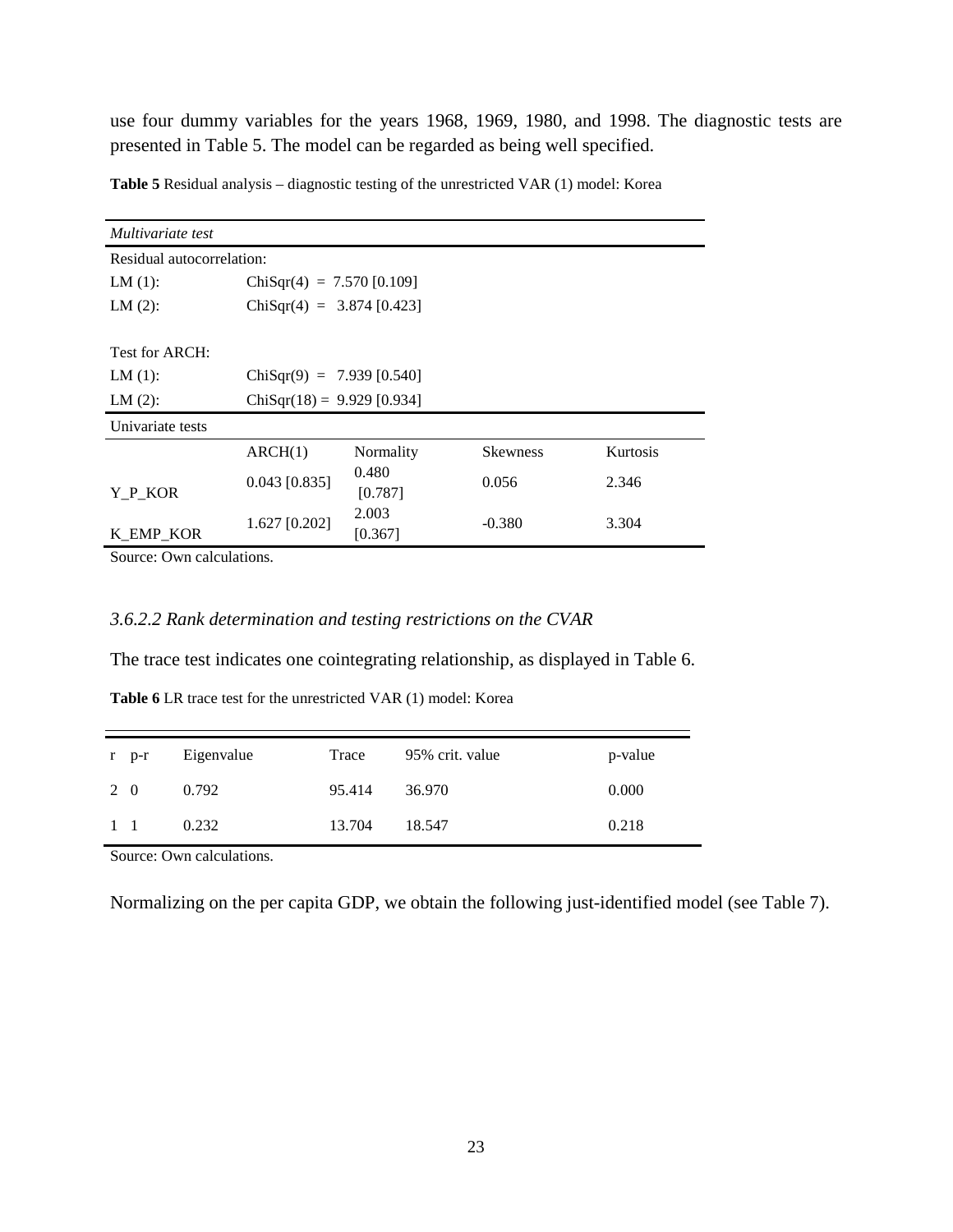| Y_P_KOR                    | K_EMP_KOR  | T(1980:01) | Trend      |
|----------------------------|------------|------------|------------|
| 1.000                      | $-0.560$   | $-0.032$   | $-0.001$   |
| (MA)                       | $(-6.378)$ | $(-8.634)$ | $(-0.112)$ |
| $\widehat{\alpha}_1$ 0.130 | 0.221      |            |            |
| (5.604)                    | (13.091)   |            |            |

**Table 7** The just-identified long-run cointegration relations for  $r = 1$ : Korea

Source: Own calculations.

Assuming that TFP growth set in around 1980 supports the assumption that the forces that drove Korea's growth actually changed during this period. Introducing a broken linear trend in 1980 actually renders the TFP growth over the whole period (close) to zero and more importantly insignificant (while still having the correct sign).

In the next step, we loosen our restrictions by allowing capital and employment to move independently. We assume that TFP growth only set in significantly around 1980. With the same dummy variables as in the previous modelling cycle, we obtain a fairly well-specified model of the data. Table 8 displays the diagnostic test of the residuals of the VAR(1) with three variables.

**Table 8** The over-identified long-run cointegration relations for  $r = 1$ : Korea

|                      | Y_P_KOR | K_KOR       | <b>EMP_KOR</b> | $T(1980:01)$ Trend |       |
|----------------------|---------|-------------|----------------|--------------------|-------|
|                      | 1.000   | $-0.667$    | 0.667          | $-0.022$           | 0.000 |
|                      | (MA)    | $(-36.866)$ | (36.866)       | $(-17.461)$        | (MA)  |
| $\widehat{\alpha}_1$ | 0.160   | 0.326       | 0.031          |                    |       |
|                      | (4.973) | (20.176)    | (1.789)        |                    |       |

Source: Own calculations.

The over-identifying restrictions are accepted with a p-value of 0.324 and a  $\chi^2(2)$  of 0.324.<sup>[17](#page-24-0)</sup> The long-run equilibrium relationship for Korea is thus:

$$
Y_{-}P_{KOR_{t}} - 0.667 \cdot (K_{KOR_{t}} - EMP_{KOR_{t}}) - 0.022 \cdot trend80 \sim I(0)
$$
 (12)

Fig. 10 displays the corresponding cointegration graph.

 $\overline{a}$ 

<span id="page-24-0"></span><sup>&</sup>lt;sup>17</sup> This is the Bartlett corrected value.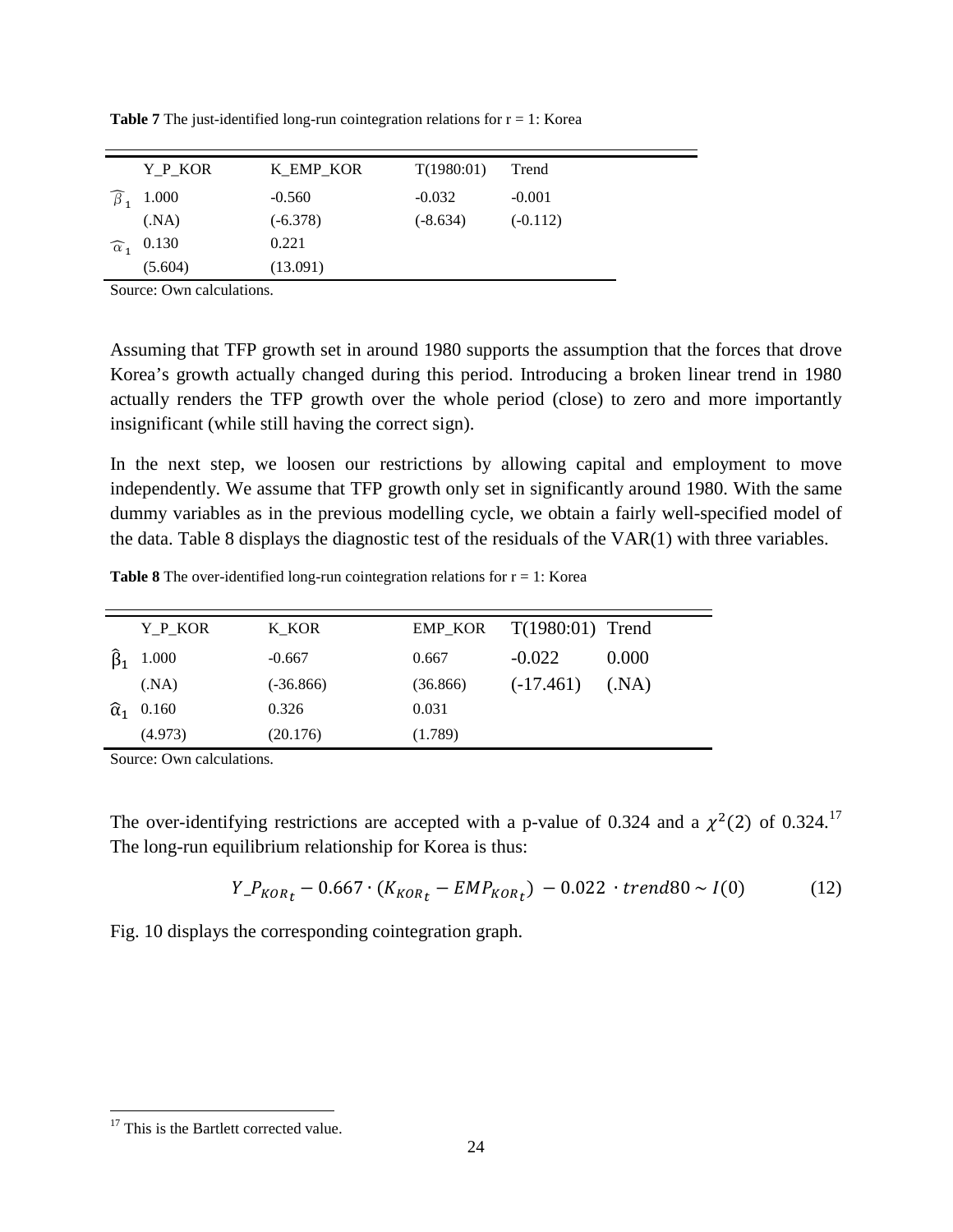

**Fig. 10** Cointegrating relations for Korea Source: Own calculations.

The residuals of the concentrated model appear to be fairly stationary. A visual inspection cannot rule out the possibility that some TFP growth was also present prior to the early 1980s.

#### 3.6.2.3 Tests of constancy

The test of beta constancy in Fig. 11 shows that there was some instability in the long-run relations at the beginning of the stabilization stage in the 1980s. However, the test statistics remain under the critical value of one and hence the beta coefficients were stable over this subsample period.





The one-step prediction test (see Fig.12) for the concentrated model performs quite well. At the beginning of the stabilizing stage in the early 1980s, it shows a few noticeable prediction errors. The Asian Crisis in 1997 generated a single and very high prediction error. For the remaining years, the model is able to predict the developments very well.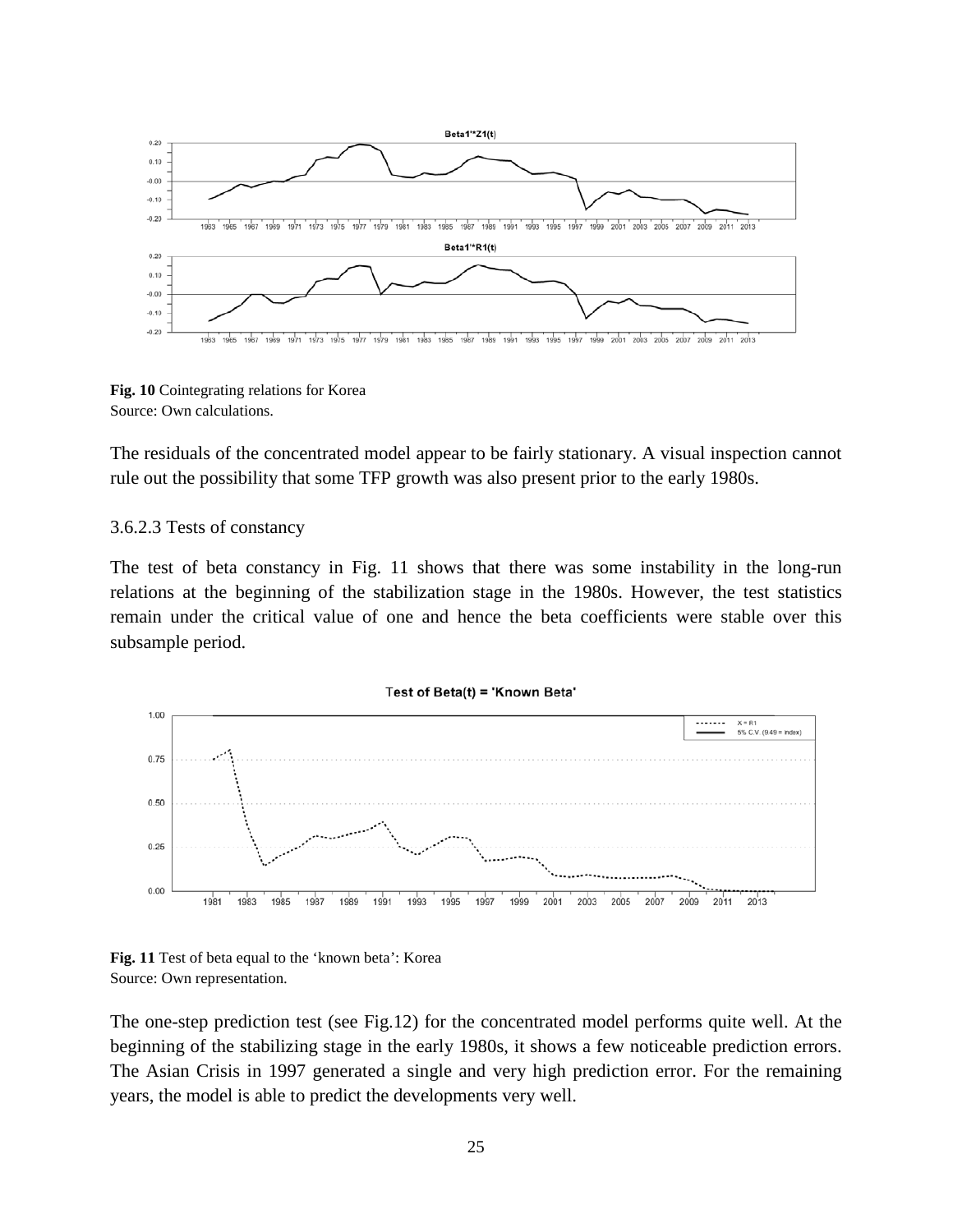

**Fig. 12** One-step prediction test for the concentrated model: Korea Source: Own calculations.

The coefficients displayed in Fig. 13 of the long-run relations in the case of Korea remained relatively stable over the subsample period. There was some instability from around 1987 until 1990.



**Fig. 13** Test of coefficient constancy: China Source: Own calculations.

#### *3.6.3 Analysis for Japan*

#### *3.6.3.1 Lag length selection and diagnostic testing of the unrestricted VAR*

For Japan, the lag reduction tests point towards a lag order of 1. Additionally to the deterministic trend, we include one breakpoint  $(t = 1$  in 1973) to account for changes in the light of the oil crisis. Additionally, we include dummies for 1973 and 1997 (shift dummies) as well as an intervention dummy for 2009. We thus obtain a fairly well-specified model, as displayed in Table 9.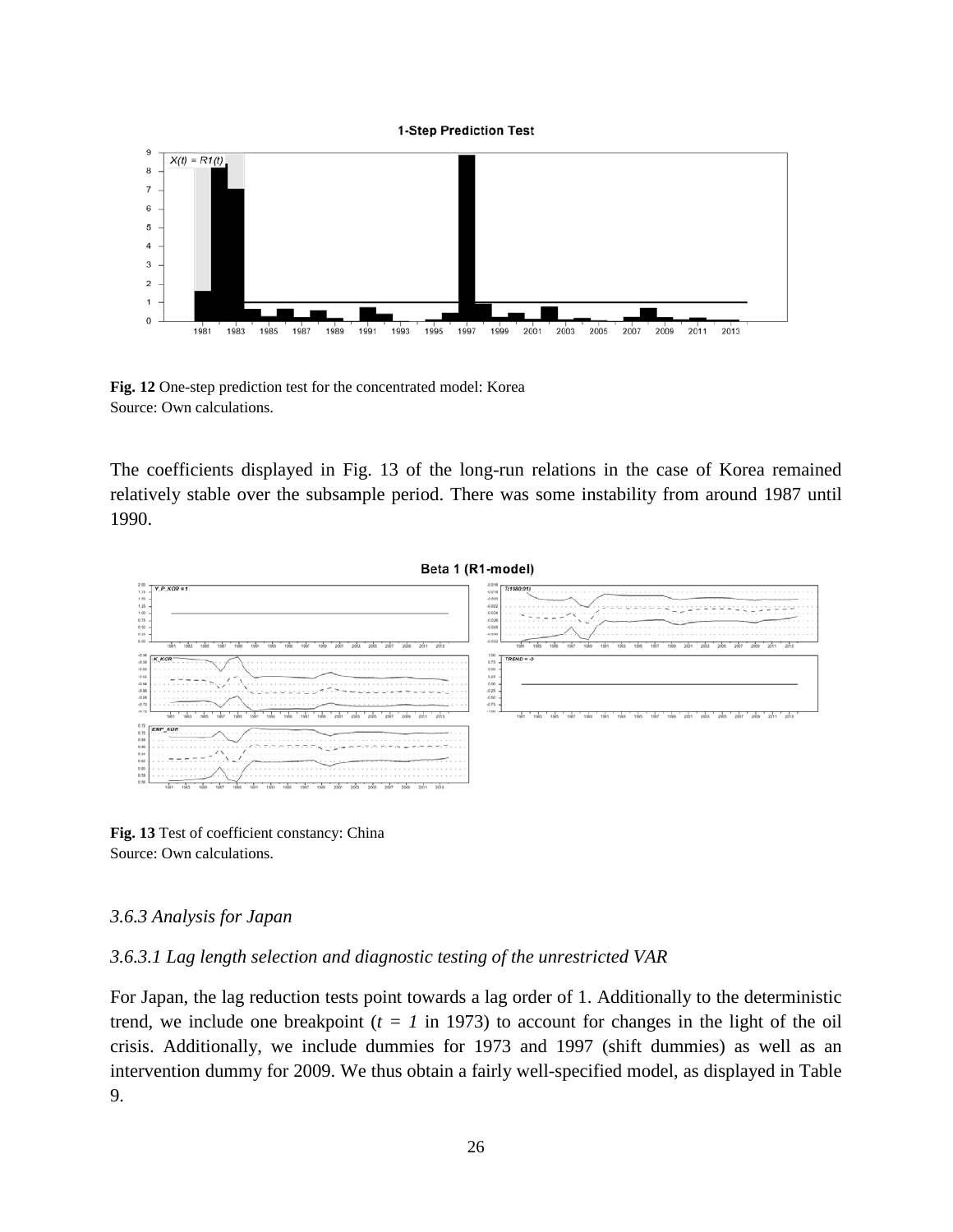| Multivariate test         |                               |                  |                 |          |  |
|---------------------------|-------------------------------|------------------|-----------------|----------|--|
| Residual autocorrelation: |                               |                  |                 |          |  |
| LM(1):                    | $ChiSqr(9) = 31.703 [0.000]$  |                  |                 |          |  |
| $LM(2)$ :                 | $ChiSqr(9) = 20.288 [0.016]$  |                  |                 |          |  |
|                           |                               |                  |                 |          |  |
| Test for ARCH:            |                               |                  |                 |          |  |
| LM(1):                    | $ChiSqr(36) = 52.761 [0.035]$ |                  |                 |          |  |
| LM(2):                    | $ChiSqr(72) = 84.896 [0.142]$ |                  |                 |          |  |
| Univariate tests          |                               |                  |                 |          |  |
|                           | ARCH(1)                       | Normality        | <b>Skewness</b> | Kurtosis |  |
| Y P JP                    | 1.583 [0.208]                 | 1.007<br>[0.604] | $-0.048$        | 3.157    |  |
| K_EMP_JP                  | $0.245$ [0.621]               | 1.057<br>[0.589] | $-0.021$        | 3.173    |  |
| $DG$ <sub>_</sub> JP      | $0.127$ [0.721]               | 1.162<br>[0.559] | $-0.261$        | 3.107    |  |

**Table 9** Residual analysis – diagnostic testing of the unrestricted VAR (1) model

Source: Own calculations.

#### *3.6.3.2 Rank determination and testing restrictions on the CVAR*

The rank test indicates one or two cointegrating relationships (see Table 10). Additionally, this time, the test of long-run exclusion does not suggest that  $g_t$  is not part of the cointegrating relationships. We assume a rank of 1.

**Table 10** LR trace test for the unrestricted VAR (1) model

|              | $r$ $p-r$ | Eigenvalue | Trace   | 95% crit. value | p-value |
|--------------|-----------|------------|---------|-----------------|---------|
| 3 0          |           | 0.828      | 143.722 | 58.737          | 0.000   |
| 2 1          |           | 0.431      | 41.084  | 37.115          | 0.015   |
| $\mathbf{1}$ | 2         | 0.144      | 8.941   | 18.800          | 0.631   |

Source: Own calculations.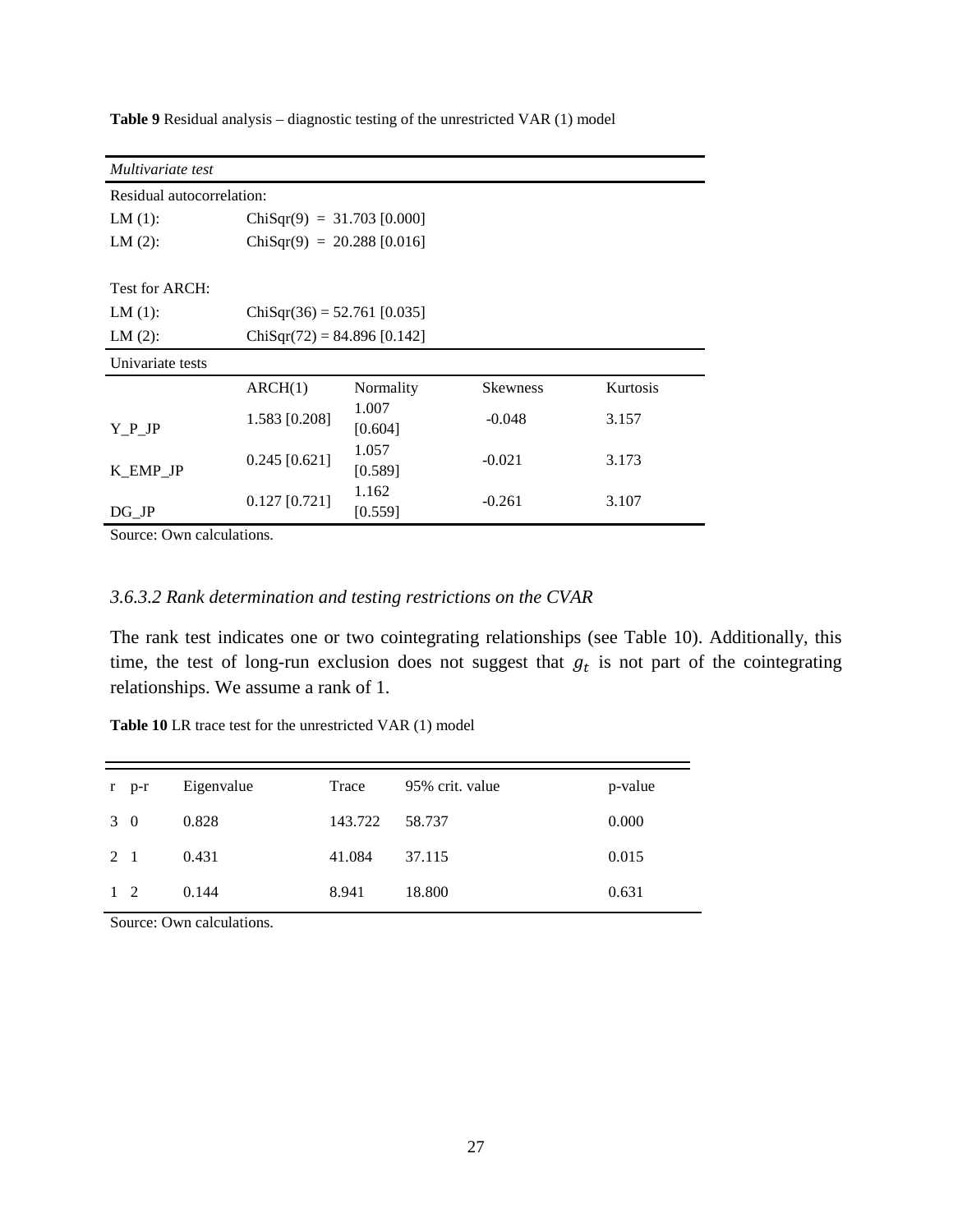This model gives the long-run relationship displayed in Table 11.

|                      | $Y_P$ JP      | K_EMP_JP                | $G$ <sub>IP</sub> | T(1972:01)        | Trend                   |
|----------------------|---------------|-------------------------|-------------------|-------------------|-------------------------|
|                      | 1.000<br>(MA) | $-0.283$<br>$(-17.209)$ | 0.829<br>(4.245)  | 0.037<br>(22.066) | $-0.046$<br>$(-23.745)$ |
| $\widehat{\alpha}_1$ | $-0.004$      | 0.422                   | 0.044             |                   |                         |
|                      | $(-0.093)$    | (15.554)                | (2.694)           |                   |                         |

**Table 11** The just-identified long-run cointegration relations for  $r = 1$ 

Source: Own calculations.

The capital–employment coefficient is comparably small. The trend points to overall TFP growth over the whole sample. The break in 1973 sets off most of it. Afterwards, TFP growth would only be as high as 0.08 on average. We also note that  $g_t$  is significant and very close to the theoretical value of 1 that we derived in Section 3.1.

In the model including capital and employment separately, the inclusion of  $g_t$  is not rejected as well. Here, the trace test indicates two cointegrating relationships, and we try to impose the theoretical relation developed in (7) on the second relation. This gives the following overidentified model (see Table 12).

| <b>Table 12</b> The over-identified long-run cointegration relations for $r = 1$ : Japan |  |  |
|------------------------------------------------------------------------------------------|--|--|
|------------------------------------------------------------------------------------------|--|--|

|                     | $Y_P$ JP | $K$ <sub>_JP</sub> | EMP JP   | $G$ <sub>-JP</sub> | T(1972:01) | Trend       |
|---------------------|----------|--------------------|----------|--------------------|------------|-------------|
| $\widehat{\beta}_1$ | 0.000    | $-0.048$           | 1.000    | 0.832              | 0.009      | $-0.008$    |
|                     | (MA)     | $(-22.433)$        | (MA)     | (29.930)           | (40.292)   | $(-27.272)$ |
|                     | 1.000    | $-0.264$           | 0.264    | 1.000              | 0.044      | $-0.051$    |
|                     | (MA)     | $(-23.069)$        | (23.069) | (MA)               | (36.361)   | $(-33.139)$ |

Source: Own calculations.

These restrictions are accepted with a p-value of 0.493 and a CHISQR (1) of 0.493. The second cointegrating relationship is our estimate for the production function.

$$
Y_{-}P_{JP_{t}} - 0.264 \cdot (K_{JP_{t}} - EMP_{JP_{t}}) - 1.000 \cdot G_{JP_{t}} - 0.051 \cdot trend + 0.044 \cdot trend72 \sim I(0)
$$
\n(13)

Fig. 14 displays the corresponding cointegration graph.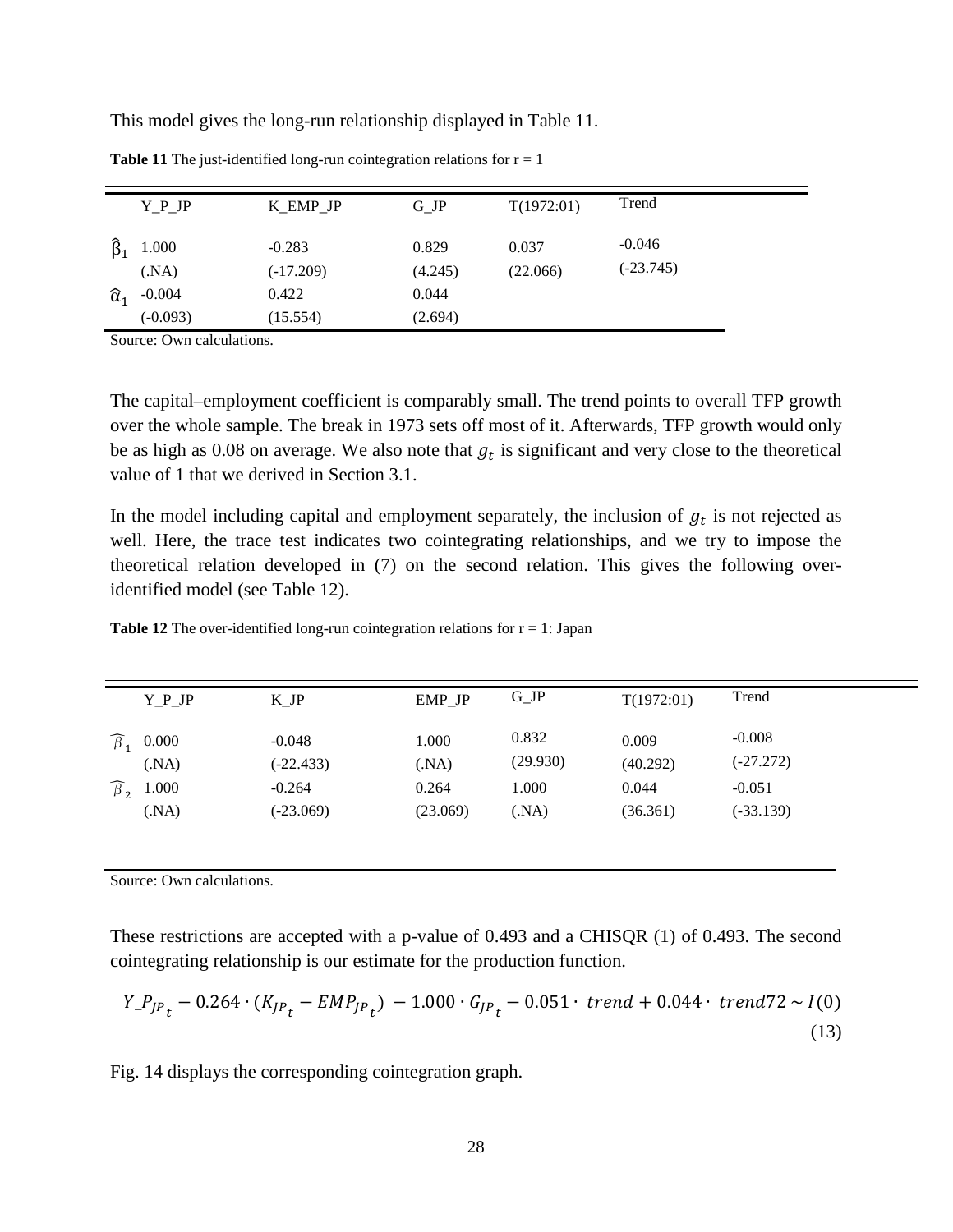

**Fig. 14** Second Cointegrating relations for Japan Source: Own calculations.

#### 3.6.3.3 Tests of constancy

The test of beta constancy indicates extended periods of instability of the beta coefficients from the mid-1980s onwards. Towards the Asian Crisis, instability decreased considerably but remained significant. The revitalization phase fits with the overall stable beta coefficients (see Fig. 15).



**Fig. 15** Test of beta equal to the 'known beta': Japan Source: Own representation.

The one-step prediction tests in Fig. 16 give the impression that the model fails to make trustworthy predictions for the sample period. While the two largest prediction errors are related to the Asian Crisis and the Global Financial Crisis, the model also has increasing difficulties in predicting the developments during the bubble economy phase of 1985 to 1990 and the beginning of the lost decade.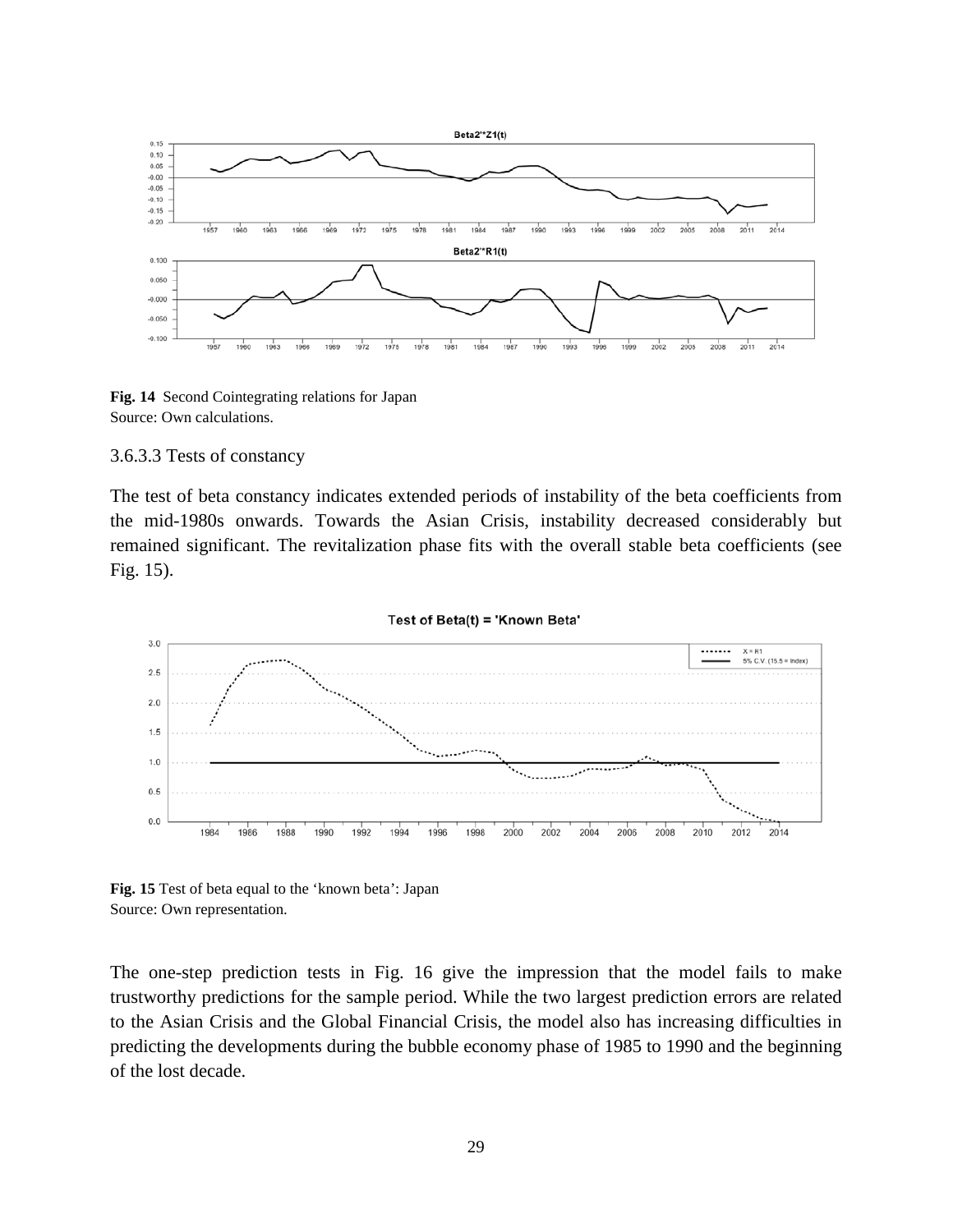

**Fig. 16** One-step prediction test for the concentrated model: Japan Source: Own calculations.

The coefficients displayed in Fig. 17 of the long-run relations in the case of Japan remained very unstable over the phase of the bubble economy in the 1980s. They give a clear indication that the Japanese economy was not on its equilibrium path during this period.



**Fig. 17** Test of coefficient constancy: Japan Source: Own calculations.

#### **4 Conclusion**

Sustained rapid growth has transformed China from a low-income economy into a middleincome economy in a remarkably short period of time. The next challenge for China is to graduate from middle income to high income. How well and smoothly China tackles this difficult challenge has sizable ramifications not only for China but, given China's large and growing footprint on the global economy, for the rest of the world.

In this paper, we sought to obtain some clues about the future dynamics of China's economic growth by looking at Japan's, Korea's, and China's past pattern of growth. Accordingly, we analysed and compared the structural change and growth experiences of the three countries,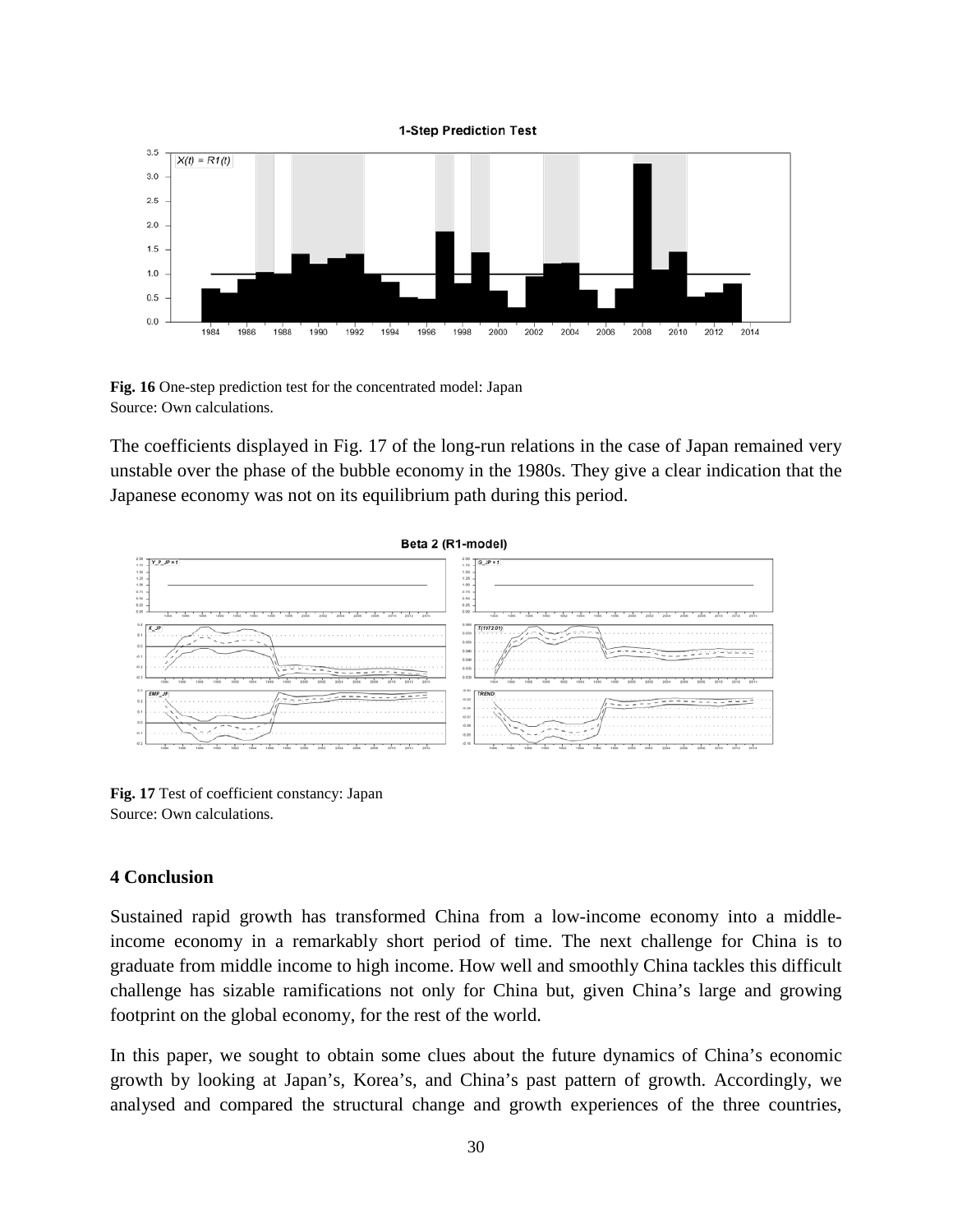which share many similarities. Section 2 pointed out these similarities. Perhaps the most significant common denominator was capable bureaucracy and a developmental state that prioritized economic growth (favoring export- and investment-led growth) and played the role of a catalyst in the rapid growth and structural transformation of the three countries. As such, structural policies and reform played a major role.

Our analysis and comparison of the patterns of economic growth and structural change in Japan, Korea, and China yielded a number of interesting findings. The pattern of structural change in Japan, Korea, and China seems to have been broadly similar, with China following in Korea's footsteps by about 25 to 30 years and following Japan by 50 to 55 years. The descriptive analysis of Section 2 and the more in-depth econometric analysis of Section 3 both support the view that many features of China's economic development mirror the earlier Japanese and Korean experience. The GDP growth and capital–labor ratio moved together in a positive long-run relationship in all countries, which can be brought into line with the hypotheses derived from Section 3.1. An interesting finding is hence that the export- and investment-led growth models that all three countries followed for an extensive period of time are reconcilable with Cobb– Douglas production functions with broken linear trends.

However, there is one interesting and significant difference between the three countries in their economic growth and structural change trajectory. Specifically, our analysis indicates that China experienced growth based on total factor productivity (TFP) gains at a much earlier stage in its development path than Korea. If China shifted towards TFP growth at a similar stage to Korea, the shift would have occurred around 2011. In fact, the shift in China began as early as the late 1970s. In comparison with Japan, there are no visible signs that TFP growth in China slowed down significantly in our sample period.

The broader question that we sought to address through our comparative analysis of the growth and structural change experiences of China, Japan, and Korea is whether China can replicate especially Korea's success in graduating smoothly from middle income to high income in a relatively short period of time. At a broader level, the balance of evidence from our analysis provides cautious grounds for optimism about China's prospects for a smooth and quick transition to high income. Above all, the fact that China's growth has been led by TFP growth in addition to factor accumulation suggests that it may be sustainable.

However, to continue its enviable track record of rapid TFP growth, China must forcefully implement structural reforms, such as state-owned enterprise (SOE) reform and reducing the role of the state in the financial system. Structural challenges, such as population aging, and new risks, such as rising global protectionism, further strengthen the case for such TFP-promoting reforms.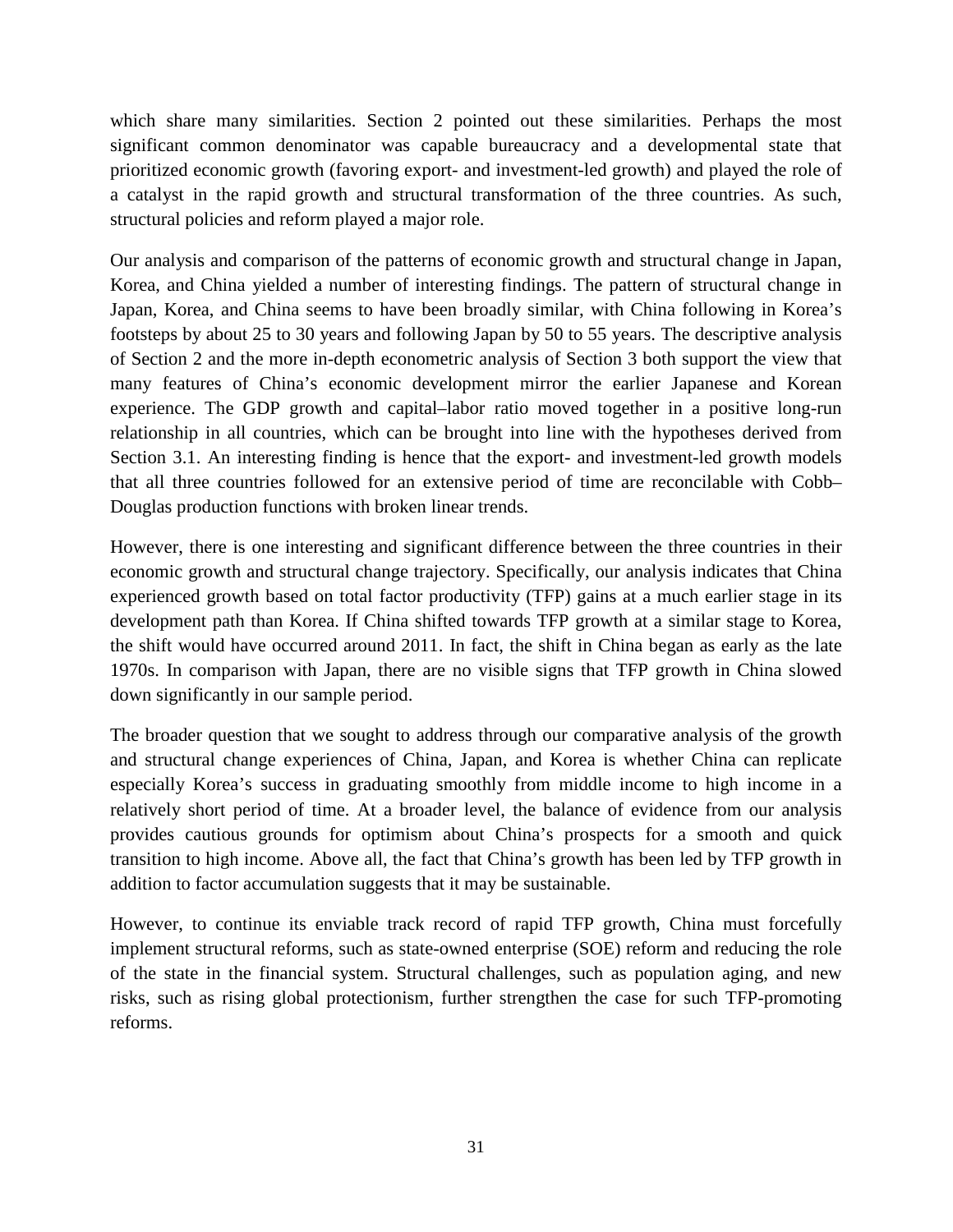#### **References**

Acemoglu D (2003) Labor- and capital-augmenting technical change. JEEA 1(1):1–37.

Albert M, Jude C, Rebillard C (2015) The long landing scenario: rebalancing from overinvestment and excessive credit growth, and implications for potential growth in China. Banque de France Working Paper.

Bai J, Perron P (2003) Computation and analysis of multiple structural change models. J Appl Econom 18(1):1–22.

Barossi-Filho M, Silva RG, Diniz EM (2005) The empirics of the Solow growth model: longterm evidence. J Appl Econ 8(1):31–51.

Barro RJ (2016) Economic growth and convergence, applied to China. China World Econ  $24(5):5-19.$ 

Barro R, Mankiw NG, Sala-I-Martin X (1995) Capital mobility in neoclassical models of growth. Am Econ Rev 85(1):103–115.

Cheremukhin A, Golosov M, Guriev S, Tsyvinski A (2015) The economy of People's Republic of China from 1953. Working Paper, Yale University.

Chow G (1993) Capital formation and economic growth in China. Q J Econ 108(3):809–842.

Chow G (2015) China's economic transformation, 3rd edition. Malden. Wiley-Blackwell.

Chow G, Lin A (2002) Accounting for economic growth in Taiwan and Mainland China: a comparative analysis. J Comp Econ 30:507–530.

Dalgaard CJ, Strulik H (2013) The history augmented Solow model. Eur Econ Rev 63:134–149.

Durlauf SN, Kourtellos A, Minkin A (2001) Eur Econ Rev 45:928–940.

Eichengreen B, Park D, Shin K 2012. When fast growing economies slow down: international evidence and implications for China. Asian Econ Pap 11(1):42–87.

Eichengreen B, Park D, Shin K (2014) Growth slowdowns redux. Jpn World Econ 32(C):65–84.

Engle RF, Granger CWJ (1987) Cointegration and error correction: representation, estimation and testing. Econometrica 55(2):251–276.

Feenstra RC, Inklaar R, Timmer M (2015) The next generation of the Penn World Table. Am Econ Rev 105(10):3150–3182.

Glawe L, Wagner H (2016) The middle-income trap – definitions, theories, and countries concerned: a literature survey. Comp Econ Stud 58(4):507–538.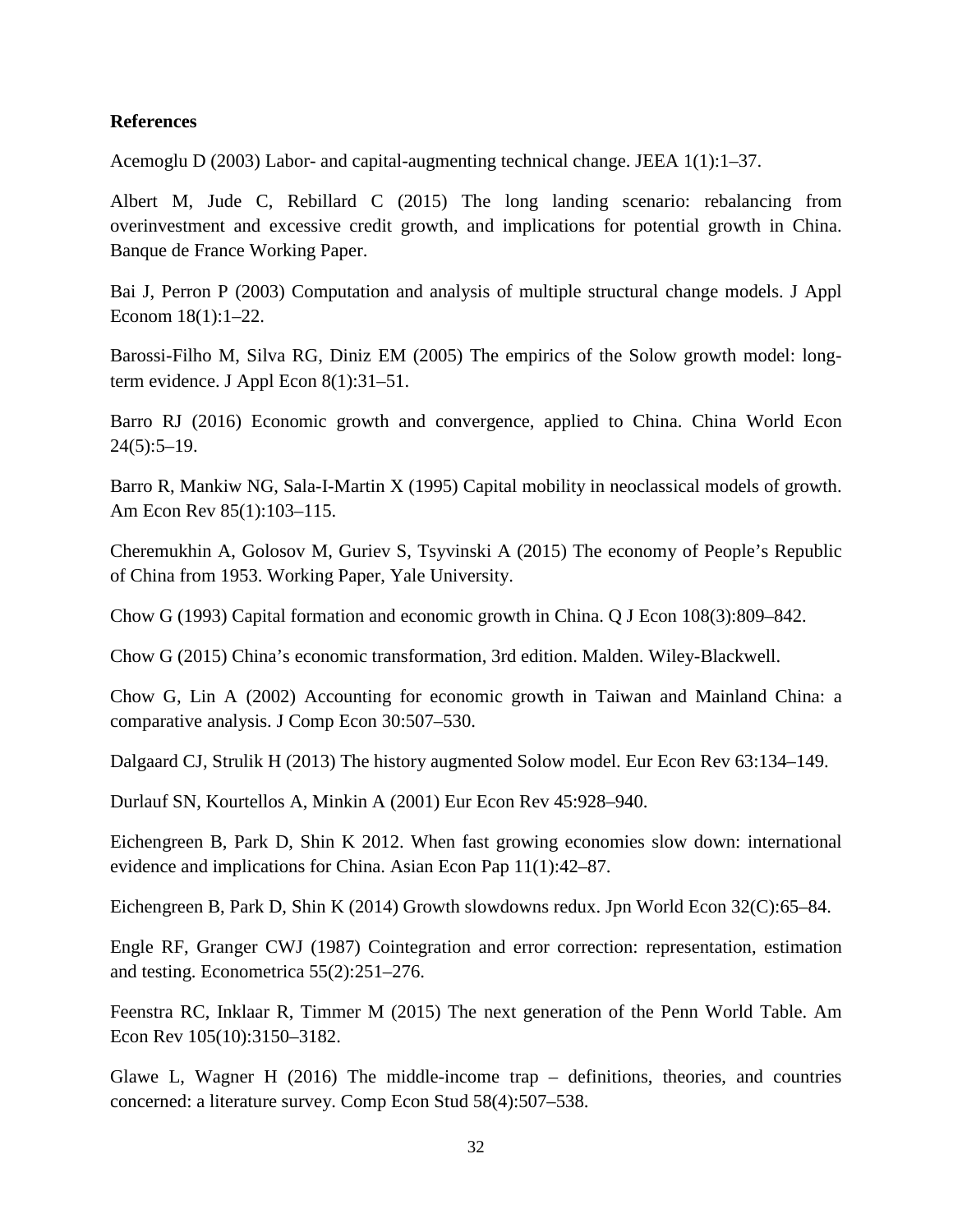Hamilton J, Monteagudo J (1998) The augmented Solow model and the productivity slowdown. J Monet Econ 42(3):495–509.

Holz C (2006) Response to Gregory C. Chow's 'New capital estimates for China: comments'. China Econ Rev 17(2):193–197.

Holz C, Yue S (2017) Physical capital estimates for China's provinces, 1952–2015 and beyond. CESifo Working Paper 6472.

Ifo Institute for Economic Research, Sakura Institute of Research (1997) A comparative analysis of Japanese and German economic success. Springer, Tokyo.

Inkster I (2001) Japanese industrialization – historical and cultural perspectives. London. Routledge.

Jeong H (2017) Korea's growth experience and long-term growth model. Policy Research Working Paper No. 8240. World Bank, Washington DC.

Juselius K (2006) The cointegrated VAR model: econometric methodology and macroeconomic applications. Oxford University Press, Oxford.

Juselius K (2018) The cointegrated VAR methodology. Oxford research encyclopedia of economics and finance, doi[:10.1093/acrefore/9780190625979.013.247.](https://dx.doi.org/10.1093/acrefore/9780190625979.013.247)

Knowles S, Owen D (1995) Health capital and cross-country variation in income per capita in the Mankiw–Romer–Weil model. Econ Lett 48(1):99–106.

Lee J-W (2016) Korea's economic growth and catch-up: implications for China. China World Econ 24(5):71 –97.

Lewis WA (1954) Economic development with unlimited supplies of labour. Manch Sch 22(2):139–191.

Li W (1997) The impact of economic reform on the performance of Chinese state enterprises, 1980–1989. J Political Econ 105(5):1080–1106.

[Maliszewski](https://www.imf.org/en/Publications/Publications-By-Author?author=Wojciech++Maliszewski&name=Wojciech%20%20Maliszewski) W, [Zhang](https://www.imf.org/en/Publications/Publications-By-Author?author=Longmei++Zhang&name=Longmei%20%20Zhang) L (2015) China's growth: can Goldilocks outgrow bears? IMF Working Paper No. 15/113.

Mankiw NG, Romer D, Weil DN (1992) A contribution to empirics of economic growth. Q J Econ CVII:407–438.

Moon H-C (2016) The strategy for Korea's economic success, 1st edition. Oxford University Press, Oxford.

Morck R, Yeung B (2017) East Asian financial and economic development. NBER Working Paper No. 23845.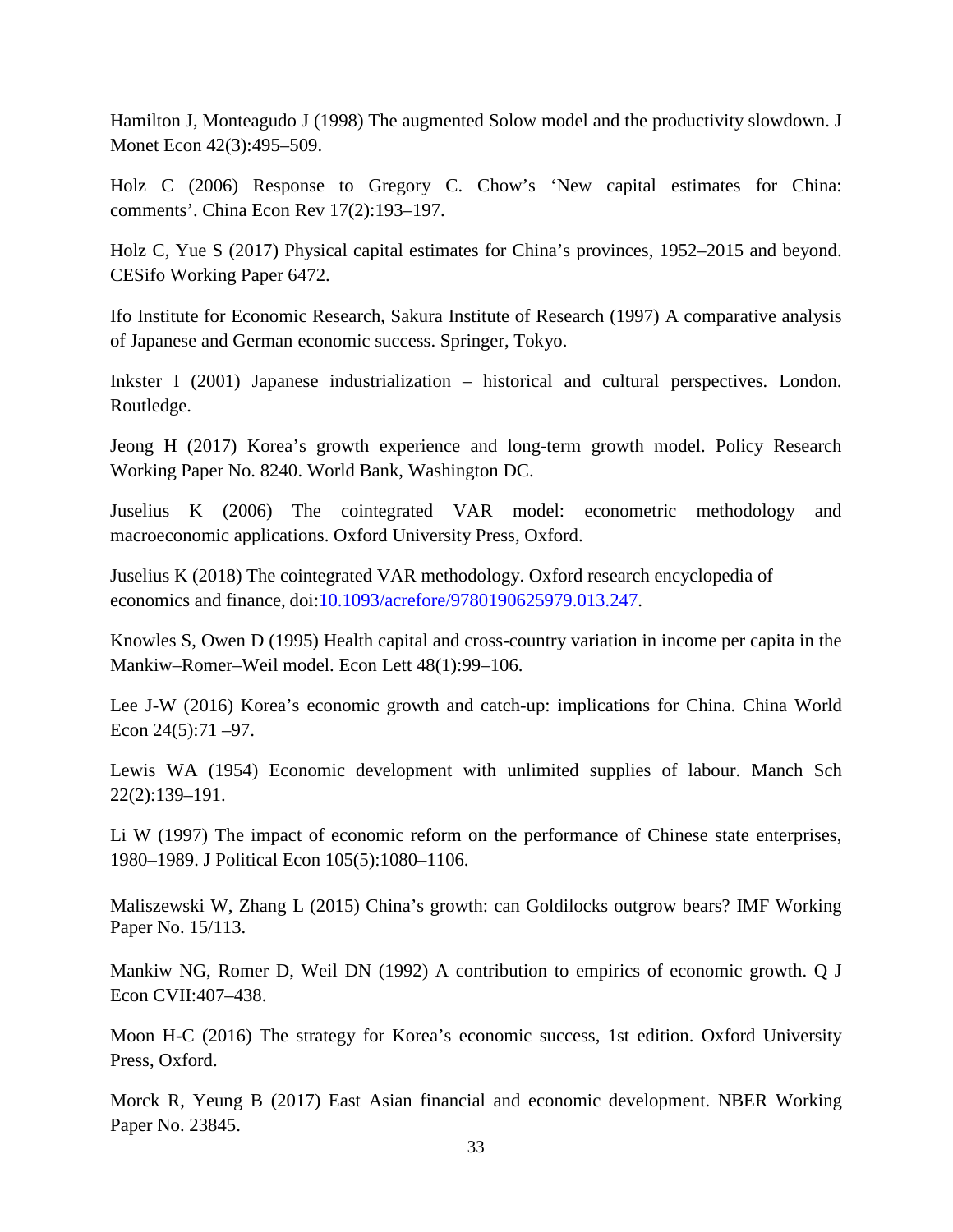Murach M, Wagner H (2017) How severe will the growth slowdown in China caused by the structural change be? An evaluation based on the experiences from Japan and South Korea. J Chin Econ Bus Stud 15(3):269–287.

Ponomareva N, Katayama H (2010) Does the version of the Penn World Tables matter? An analysis of the relationship between growth and volatility. Can J Econ 43(1):152–179.

Reher DS (2004) The demographic transition revisited as a global process. Popul Space Place 10:19–41.

Solow RM (1956) A contribution to the theory of economic growth. Q J Econ 70(1):65–94.

Stijepic D, Wagner W (2011) Implementation of technological breakthroughs at sector level and the technology-bias. MPRA Paper No. 33352.

Syed M, Kang K, Tokuoka K (2009) 'Lost decade' in translation: what Japan's crisis could portend about recovery from the Great Recession. IMF Working Paper No. 09/282.

Wagner H (2017) The Building Up of New Imbalances in China: The Dilemma with 'Rebalancing'. Int Econ Econ Pol 14(4): 701–722.

World Bank (2013) China 2030: building a modern, harmonious, and creative high-income society. World Bank, Washington, DC.

Yoshino N, Taghizadeh-Hesary F (2015) Japan's lost decade: lessons for other economies. ADBI Working Paper Series No. 521.

Young A (1995) The tyranny of numbers: confronting the statistical realities of the East Asian growth experience. Q J Econ 110(3):641–680.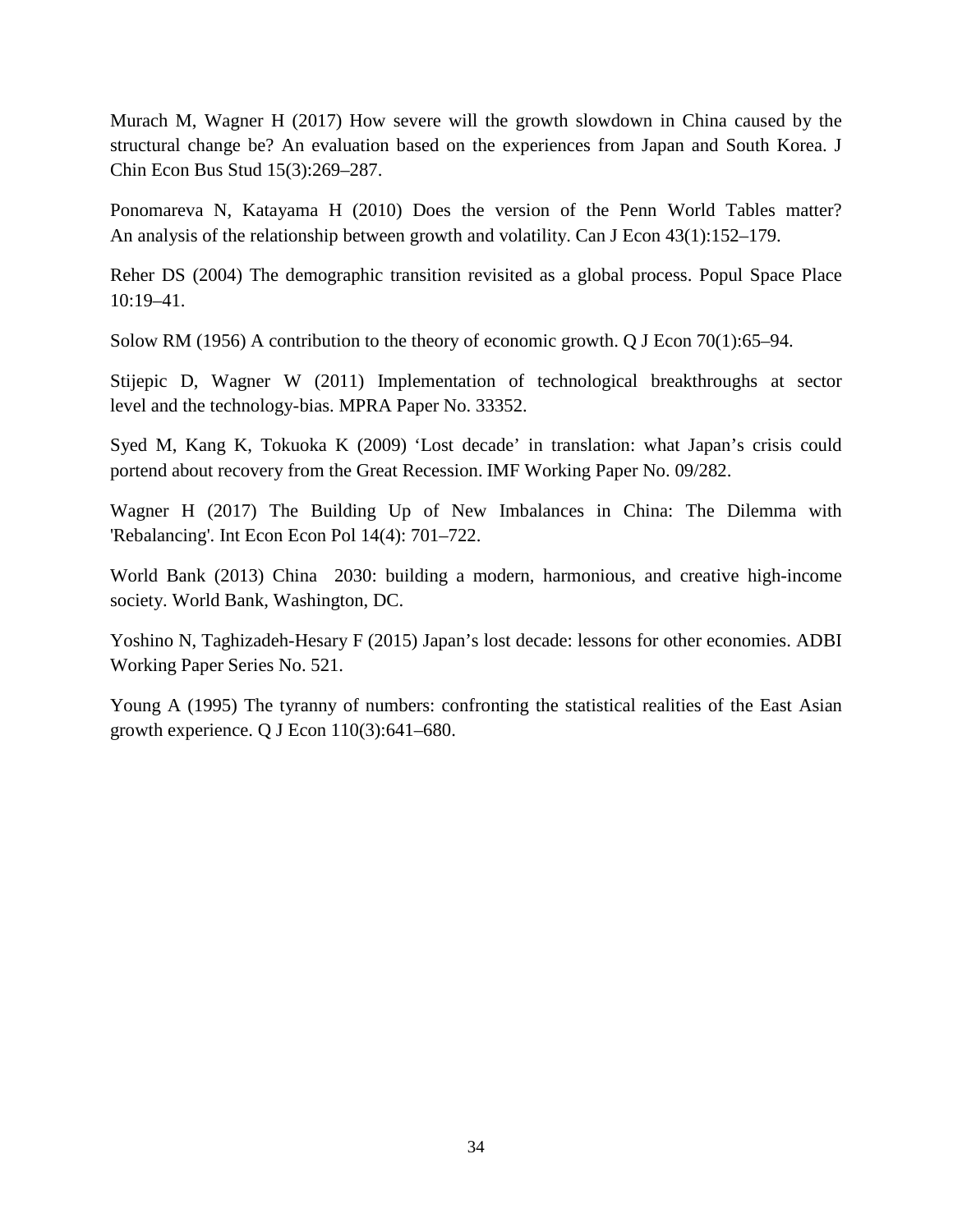# **Appendix**

|                   |                   |                   | <b>Japan</b> |                                   |                      |                   |
|-------------------|-------------------|-------------------|--------------|-----------------------------------|----------------------|-------------------|
| Y P JP            | Lower 95%         | Upper 95%         |              | $\leq 1970$                       | $\leq$ 1987          | >1987             |
| 1970              | 1969              | 1972              | $\alpha_1$   | $-0.103$                          | 0.134                | 1.956             |
| 1987              | 1976              | 1988              | $\alpha_2$   | 1.021                             | 0.990                | 0.813             |
| $K$ <sup>JP</sup> | Lower 95%         | Upper $95\%$      |              | $\leq$ 1972                       | $\leq$ 1988          | >1988             |
| 1972              | 1971              | 1973              | $\alpha_1$   | $-0.333$                          | 0.764                | 2.035             |
| 1988              | 1987              | 1989              | $\alpha_2$   | 1.035                             | 0.956                | 0.878             |
| <b>EMP JP</b>     | Lower 95%         | Upper 95%         |              | $\leq$ 1988                       | $\leq$ 1997          | >1997             |
| 1988              | 1984              | 1989              | $\alpha_1$   | 0.155                             | 0.843                | 1.546             |
| 1997              | 1991              | 1998              | $\alpha_2$   | 0.964                             | 0.800                | 0.629             |
| <b>K_EMP_JP</b>   | Lower 95%         | Upper 95%         |              | $\leq$ 1972                       | $\leq 1988$          | >1988             |
| 1972              | 1971              | 1973              | $\alpha_1$   | $-0.303$                          | 0.602                | 1.350             |
| 1988              | 1987              | 1989              | $\alpha_2$   | 1.046                             | 0.954                | 0.893             |
| G JP              | Lower 95%         | Upper 95%         |              | $\leq$ 1988                       | $\leq$ 1997          | >1997             |
| 1988              | 1986              | 1991              | $\alpha_1$   | 0.116                             | 0.171                | 0.220             |
| 1997              | 1994              | 1998              | $\alpha_2$   | 0.823                             | 0.723                | 0.674             |
|                   |                   |                   | <b>Korea</b> |                                   |                      |                   |
| Y_P_KOR           | Lower 95%         | Upper 95%         |              | $\leq$ 1967                       | $\leq$ 1982          | >1982             |
| 1967              | 1965              | 1969              | $\alpha_1$   | $-1.103$                          | 0.411                | 0.487             |
| 1982              | 1981              | 1986              | $\alpha_2$   | 1.151                             | 0.958                | 0.956             |
| <b>K KOR</b>      | Lower 95%         | Upper 95%         |              | $\leq 1969$                       | $\leq$ 1997          | >1997             |
| 1969              | 1968              | 1970              | $\alpha_1$   | $-1.103$                          | 0.411                | 0.487             |
| 1997              | 1996              | 2008              | $\alpha_2$   | 1.151                             | 0.958                | 0.956             |
| <b>EMP KOR</b>    | Lower 95%         | Upper 95%         |              | $\leq$ 1975                       | $\leq 1984$          | >1984             |
| 1975              | 1974              | 1976              | $\alpha_1$   | $-0.079$                          | 0.639                | 0.196             |
| 1984              | 1983              | 1985              | $\alpha_2$   | 1.052                             | 0.761                | 0.942             |
| <b>K EMP KOR</b>  | Lower 95%         | Upper 95%         |              | $\leq$ 1965                       | $\leq$ 1998          | >1998             |
| 1965              | 1964              | 1966              | $\alpha_1$   | 0.639                             | 0.097                | 0.646             |
| 1998              | 1997              | 2002              | $\alpha_2$   | 0.930                             | 0.999                | 0.950             |
| <b>K EMP KOR</b>  | Lower 95%         | Upper 95%         |              | $\leq 1964$                       | $\leq 1984$          | >1984             |
| 1964              | 1962              | 1965              | $\alpha_1$   | 0.214                             | 0.052                | 0.051             |
| 1984              | 1977              | 1989              | $\alpha_2$   | 0.838                             | 0.943                | 0.921             |
|                   |                   |                   | <b>China</b> |                                   |                      |                   |
| Y_P_CHN           | Lower 95%         | Upper 95%         |              | $\leq 1968$<br>$\overline{3.645}$ | $\leq$ 1976<br>3.103 | >1976             |
| 1968<br>1976      | 1968<br>1975      | 1990<br>1978      | $\alpha_1$   | 0.473                             | 0.564                | $-0.046$<br>1.013 |
| <b>K_CHN</b>      |                   |                   | $\alpha_2$   | $\leq 1969$                       | $\leq$ 1992          | >1992             |
| 1969              | Lower 95%<br>1968 | Upper 95%<br>1982 |              | 0.966                             | 0.090                | $-0.054$          |
| 1992              | 1990              | 2005              | $\alpha_1$   | 0.933                             | 0.999                | 1.010             |
| EMP_CHN           | Lower 95%         | Upper 95%         | $\alpha_2$   | $\leq$ 1963                       | $\leq$ 1979          | >1979             |
| 1963              | 1963              | 1970              |              | 1.394                             | 0.121                | 0.430             |
| 1979              | 1977              | 1980              | $\alpha_1$   | 0.751                             | 0.985                | 0.936             |
| <b>K_EMP_CHN</b>  | Lower 95%         | Upper 95%         | $\alpha_2$   | $\leq 1969$                       | $\leq 1991$          | >1991             |
| 1969              | 1968              | 1978              |              | 0.989                             | $-0.031$             | $-0.061$          |
| 1991              | 1990              | 1996              | $\alpha_1$   | 0.881                             | 1.008                | 1.015             |
| <b>G_CHN</b>      | Lower 95%         | Upper 95%         | $\alpha_2$   | $\leq 1964$                       | $\leq$ 1982          | >1982             |
| 1964              | 1963              | 1979              |              | 0.258                             | $-0.080$             | 0.035             |
| 1982              | 1981              | 1983              | $\alpha_1$   | 0.712                             | 1.081                | 0.933             |
|                   |                   |                   | $\alpha_2$   |                                   |                      |                   |

**Table A1** Structural break tests

Source: Own calculations (sample: 1956 –2014).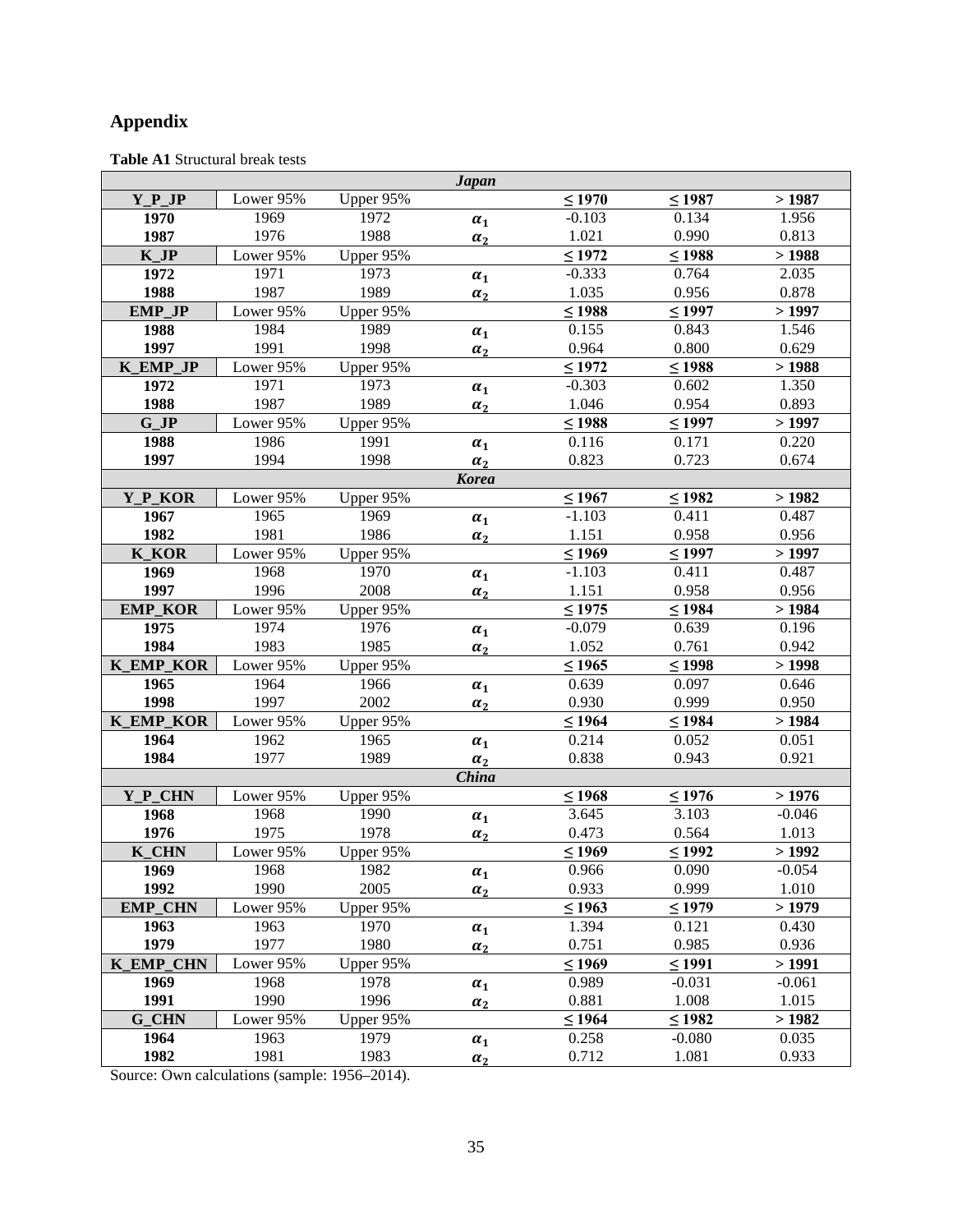

**Fig. A1** Time series of capital and employment Source: Own calculations.



**Fig. A2** First cointegration relations: Japan Source: Own calculations